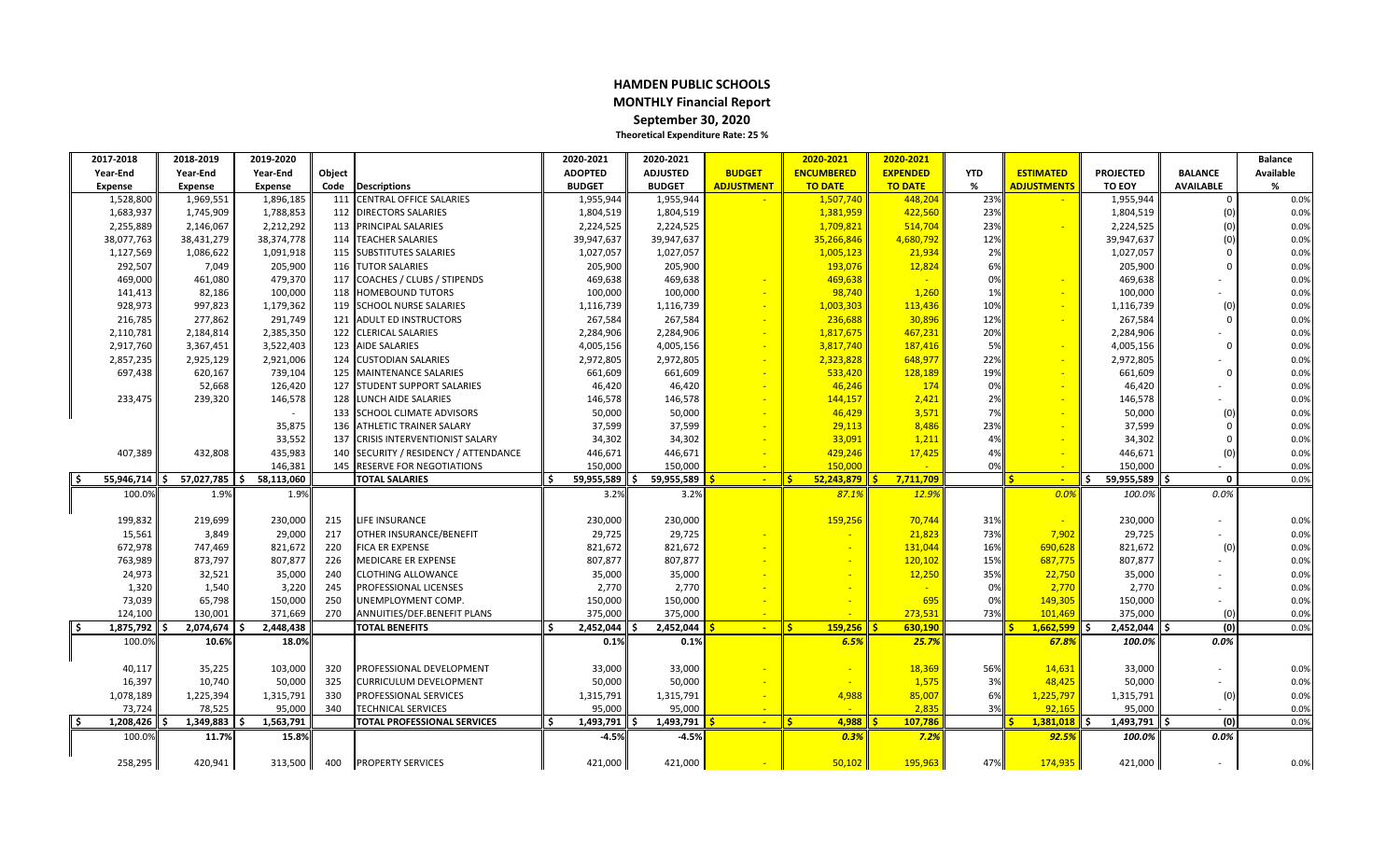#### **HAMDEN PUBLIC SCHOOLS MONTHLY Financial Report September 30, 2020 Theoretical Expenditure Rate: 25 %**

| 2017-2018         | 2018-2019      | 2019-2020         |        |                                      | 2020-2021         | 2020-2021        |                   | 2020-2021           | 2020-2021       |            |                                  |                  |                   | <b>Balance</b> |
|-------------------|----------------|-------------------|--------|--------------------------------------|-------------------|------------------|-------------------|---------------------|-----------------|------------|----------------------------------|------------------|-------------------|----------------|
| Year-End          | Year-End       | Year-End          | Object |                                      | <b>ADOPTED</b>    | <b>ADJUSTED</b>  | <b>BUDGET</b>     | <b>ENCUMBERED</b>   | <b>EXPENDED</b> | <b>YTD</b> | <b>ESTIMATED</b>                 | <b>PROJECTED</b> | <b>BALANCE</b>    | Available      |
| <b>Expense</b>    | <b>Expense</b> | <b>Expense</b>    | Code   | <b>Descriptions</b>                  | <b>BUDGET</b>     | <b>BUDGET</b>    | <b>ADJUSTMENT</b> | <b>TO DATE</b>      | <b>TO DATE</b>  | %          | <b>ADJUSTMENTS</b>               | TO EOY           | <b>AVAILABLE</b>  | %              |
| 73,009            | 65,434         | 78,000            | 411    | <b>WATER</b>                         | 78,000            | 78,000           |                   | 262                 | 16,597          | 21%        | 61,141                           | 78,000           |                   | 0.0%           |
| 40,595            | 102,604        | 150,000           | 431    | <b>REPAIR &amp; MAINTEN. - EQUIP</b> | 150,000           | 150,000          |                   | 56,823              | 50,942          | 34%        | 42,235                           | 150,000          |                   | 0.0%           |
| 407,334           | 367,268        | 412,000           | 432    | <b>REPAIR &amp; MAINTEN.-BLDGS</b>   | 450,000           | 450,000          |                   | 165,969             | 80,379          | 18%        | 203,653                          | 450,000          |                   | 0.0%           |
| 14,585            | 10,386         | 20,000            | 435    | <b>SAFETY - BUILDINGS</b>            | 20,000            | 20,000           |                   | 2,034               | 37,069          | 185%       |                                  | 39,103           | (19, 102.95)      | $-95.5%$       |
| 447,709           | 312.665        | 215,000           | 442    | LEASE OF EQUIPMENT                   | 215.000           | 215.000          |                   | 183.616             | 2.344           | 1%         | 29.040                           | 215,000          |                   | 0.0%           |
| 1,241,527         | 1,279,298      | 1,188,500         |        | <b>TOTAL PLANT SERVICES</b>          | l \$<br>1,334,000 | 1,334,000<br>- 4 | $\sim$            | l s<br>458,805      | 383,294         |            | $511,004$ \$                     | 1,353,103        | l \$<br>(19, 103) | $-1.4%$        |
| 100.0%            | 3.0%           | $-7.1%$           |        |                                      | 12.2%             | 12.2%            |                   | 34.4%               | 28.7%           |            | 38.3%                            | 101.4%           | $-1.4%$           |                |
|                   |                |                   |        |                                      |                   |                  |                   |                     |                 |            |                                  |                  |                   |                |
| 3,092,341         | 2,835,868      | 3,110,712         | 510    | <b>TRANSPORTATION - PUBLIC</b>       | 3,180,961         | 3,180,961        |                   |                     | 3,469           | 0%         | 3,177,492                        | 3,180,961        |                   | 0.0%           |
| 1,249,703         | 1,402,742      | 950,917           | 511    | <b>TRANSPORTATION - NON PUBLIC</b>   | 974,690           | 974,690          |                   |                     |                 | 0%         | 1,674,690                        | 1,674,690        | (700,000.00       | $-71.8%$       |
| 1,476,394         | 1,515,662      | 1,647,130         | 512    | <b>TRANSPORTATION - SPECIAL ED</b>   | 1,729,487         | 1,729,487        |                   |                     |                 | 0%         | 1,729,487                        | 1,729,487        |                   | 0.0%           |
| 1,658,647         | 2,009,816      | 1,466,496         | 513    | SP.ED. AIDES, MID-DAY TRANS          | 1,527,075         | 1,527,075        |                   |                     | 50,278          | 3%         | 1,476,798                        | 1,527,075        | $\sim$            | 0.0%           |
| 121,654           | 123,523        | 191,483           | 518    | <b>TRANSPORTATION - ATHLETICS</b>    | 183,649           | 183,649          |                   |                     |                 | 0%         | 183,649                          | 183,649          |                   | 0.0%           |
| 741,777           | 692,974        | 806,444           | 521    | <b>LIABILITY INSURANCE</b>           | 830,637           | 830,637          |                   |                     | 202,433         | 24%        | 628,205                          | 830,637          |                   | 0.0%           |
| 226,167           | 196,126        | 205,260           | 531    | <b>TELEPHONE</b>                     | 199,260           | 199,260          |                   | 32,976              | 27,730          | 14%        | 138,554                          | 199,260          | $\sim$            | 0.0%           |
| 47,533            | 55,674         | 62,800            | 532    | <b>POSTAGE</b>                       | 56,800            | 56,800           |                   |                     | 55              | 0%         | 56,745                           | 56,800           | $\sim$            | 0.0%           |
| 464               | 3,543          | 4,000             | 540    | <b>ADVERTISING</b>                   | 4,000             | 4,000            |                   |                     |                 | 0%         | 4,000                            | 4,000            |                   | 0.0%           |
| 75,719            | 57,370         | 75,000            | 550    | PRINTING                             | 75,000            | 75,000           |                   | 393                 | 8,170           | 11%        | 66,437                           | 75,000           | $\mathbf 0$       | 0.0%           |
| 7,591,436         | 8,038,035      | 8,064,846         | 561    | <b>TUITION-PUBLIC</b>                | 8,019,462         | 8,019,462        |                   | 5,584               | 9,892           | 0%         | 8,003,986                        | 8,019,462        | (0)               | 0.0%           |
| 4,085,885         | 5,439,402      | 5,022,722         | 563    | TUITION-NON-PUBLIC                   | 5,967,714         | 5,967,714        |                   | 10,906              | 1,993,430       | 33%        | 3,963,378                        | 5,967,714        | $\Omega$          | 0.0%           |
| 57,227            | 32,387         | 5,000             | 565    | ADVANCED/ALTERNATIVE ED              | 5,000             | 5,000            |                   |                     |                 | 0%         | 5,000                            | 5,000            |                   | 0.0%           |
| 50,434            | 51,253         | 52,475            | 581    | <b>STAFF TRAVEL</b>                  | 18,475            | 18,475           |                   | 752                 | 667             | 4%         | 17,056                           | 18,475           |                   | 0.0%           |
| 8,962             | 11,207         | 41,250            | 582    | <b>STAFF CONFERENCES</b>             | 41,250            | 41,250           |                   |                     |                 | 0%         | 41,250                           | 41,250           |                   | 0.0%           |
| 200,196           | 51,616         | 124,821           | 590    | <b>STUDENT ACTIVITIES</b>            | 169,821           | 169,821          |                   | 455                 | 1,769           | 1%         | 167,597                          | 169,821          | $\Omega$          | 0.0%           |
|                   | 121,417        | 125,000           | 592    | <b>EXTENDED SCHOOL YEAR</b>          | 125,000           | 125,000          |                   | $\sim$              | 177,112         | 142%       |                                  | 177,112          | (52, 111.84)      | $-41.7%$       |
| 20,684,538        | 22,638,615     | 21,956,356<br>۱Ś. |        | <b>TOTAL PURCHASE SERVICES</b>       | 23,108,281<br>S.  | 23,108,281       | $\sim$            | $51,065$ \$<br>I\$. | 2,475,004       |            | <mark>21,334,323</mark> \$<br>¢. | 23,860,392       | (752, 111)<br>۱Ś. | $-3.3%$        |
| 100.0%            | 9.4%           | $-3.0%$           |        |                                      | 5.2%              | 5.2%             |                   | 0.2%                | 10.7%           |            | 92.3%                            | 103.3%           | $-3.3%$           |                |
|                   |                |                   |        |                                      |                   |                  |                   |                     |                 |            |                                  |                  |                   |                |
| 365,962           | 351,070        | 466,206           | 611    | <b>INSTRUCTIONAL SUPPLIES</b>        | 376,206           | 376,206          |                   | 198,059             | 29,070          | 8%         | 149,076                          | 376,206          | 0                 | 0.0%           |
| 205,380           | 174,648        | 215,000           | 612    | MAINTENANCE SUPPLIES                 | 206,000           | 206,000          |                   | 53,269              | 141,396         | 69%        | 11,335                           | 206,000          | (0)               | 0.0%           |
| 90,659            | 39,780         | 82,000            | 613    | <b>OTHER SUPPLIES/MATERIALS</b>      | 82,000            | 82,000           |                   | 15,936              | 10,869          | 13%        | 55,195                           | 82,000           | $\Omega$          | 0.0%           |
|                   |                | 23,000            | 617    | <b>ATHLETIC UNIFORMS</b>             | 23,000            | 23,000           |                   |                     |                 |            | 23,000                           | 23,000           |                   |                |
| 650,601           | 485,718        | 670,094           | 621    | NATURAL GAS                          | 636,457           | 636,457          |                   |                     |                 |            | 636,457                          | 636,457          |                   |                |
| 1,716,028         | 1,568,835      | 1,763,825         | 622    | ELECTRICITY                          | 1,807,579         | 1,807,579        |                   |                     | 224,226         |            | 1,583,353                        | 1,807,579        | $\mathbf 0$       |                |
| 60,309            | 79,543         | 83,099            | 623    | <b>SEWER USE FEES</b>                | 83,099            | 83,099           |                   |                     | 14,659          | 18%        | 68,440                           | 83,099           | $\mathbf 0$       | 0.0%           |
| 1,033             | 133,849        | 184,000           | 641    | <b>TEXTBOOKS</b>                     | 134,000           | 134,000          |                   | 9,025               | 23,047          | 17%        | 101,928                          | 134,000          | (0)               | 0.0%           |
| 63,346            | 69,824         | 92,550            | 642    | <b>LIBRARY BOOKS</b>                 | 77,550            | 77,550           |                   |                     | 50              | 0%         | 77,500                           | 77,550           |                   | 0.0%           |
| 1,817             | 2,324          | 5,000             | 643    | PERIODICALS                          | 5,000             | 5,000            |                   |                     |                 | 0%         | 5,000                            | 5,000            |                   | 0.0%           |
| 95,024            | 85,825         | 148,436           | 644    | <b>INSTRUCTIONAL SOFTWARE</b>        | 148,436           | 148,436          |                   | 23,022              | 66,946          | 45%        | 58,468                           | 148,436          | (0)               | 0.0%           |
| 114,119           | 127,453        | 208,095           | 645    | NON-INSTRUCTIONAL SOFTWARE           | 188,095           | 188,095          |                   | 31,159              | 122,247         | 65%        | 34,690                           | 188,095          | (0)               | 0.0%           |
| 3,364,279<br>l \$ | 3,118,869      | 3,941,305<br>-¢   |        | TOTAL SUPPLIES AND MTLS.             | 3,767,422<br>l \$ | 3,767,422<br>- 4 | $\sim$            | 330.470<br>l sl     | 632,510         |            | $2,804,442$ \$                   | $3,767,422$ \$   | (0)               | 0.0%           |
| 100.0%            | $-7.3%$        | 26.4%             |        |                                      | $-4.4%$           | $-4.4%$          |                   | 8.8%                | 16.8%           |            | 74.4%                            | 100.0%           | $0.0\%$           |                |
|                   |                |                   |        |                                      |                   |                  |                   |                     |                 |            |                                  |                  |                   |                |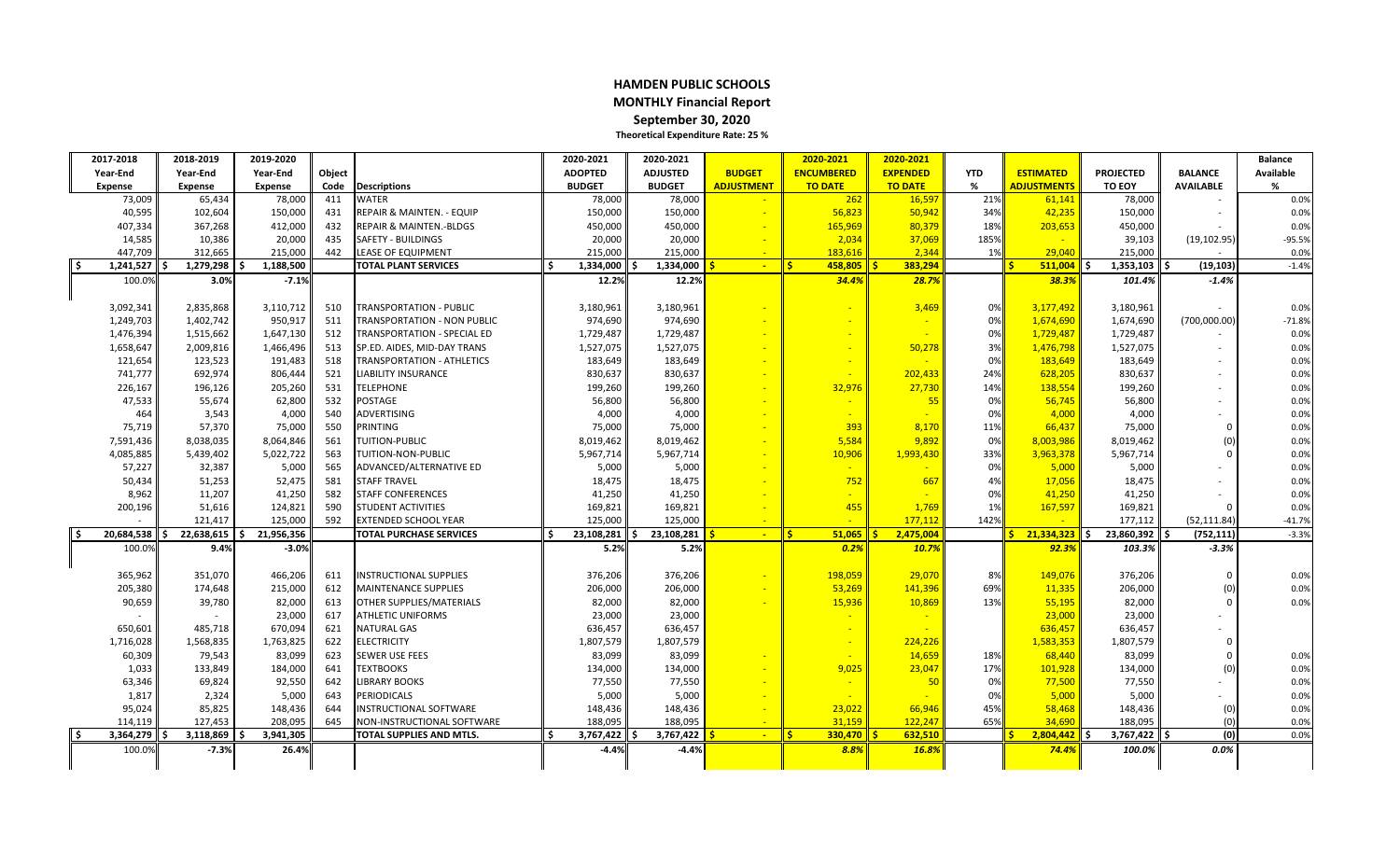#### **HAMDEN PUBLIC SCHOOLS MONTHLY Financial Report September 30, 2020 Theoretical Expenditure Rate: 25 %**

|       | 2017-2018                | 2018-2019      | 2019-2020      |                          |                                 | 2020-2021      | 2020-2021             |                   | 2020-2021         | 2020-2021       |            |                    |                       |                          | <b>Balance</b>   |
|-------|--------------------------|----------------|----------------|--------------------------|---------------------------------|----------------|-----------------------|-------------------|-------------------|-----------------|------------|--------------------|-----------------------|--------------------------|------------------|
|       | Year-End                 | Year-End       | Year-End       | Object                   |                                 | <b>ADOPTED</b> | <b>ADJUSTED</b>       | <b>BUDGET</b>     | <b>ENCUMBERED</b> | <b>EXPENDED</b> | <b>YTD</b> | <b>ESTIMATED</b>   | <b>PROJECTED</b>      | <b>BALANCE</b>           | <b>Available</b> |
|       | <b>Expense</b>           | <b>Expense</b> | <b>Expense</b> | Code                     | Descriptions                    | <b>BUDGET</b>  | <b>BUDGET</b>         | <b>ADJUSTMENT</b> | <b>TO DATE</b>    | <b>TO DATE</b>  | %          | <b>ADJUSTMENTS</b> | <b>TO EOY</b>         | <b>AVAILABLE</b>         |                  |
|       | 4,792                    | 6,547          | 10,000         | 733                      | <b>FURNITURE &amp; FIXTURES</b> | 10,000         | 10,000                |                   | 25,978            | 8,804           | 88%        |                    | 34,782                | (24, 782)                | $-247.8%$        |
|       | 12,510                   | 3,344          | 68,475         | 734                      | <b>INSTRUCTIONAL EQUIPMENT</b>  | 68,475         | 68,475                |                   | 111,644           | 44,545          | 65%        |                    | 156,189               | (87, 713.69)             | $-128.1%$        |
|       | 102,573                  | 39,699         | 45,000         | 735                      | NON-INSTRUCTIONAL EQUIP.        | 45,000         | 45,000                |                   | 60,661            | 69,706          | 155%       |                    | 130,367               | (85, 367)                | $-189.7%$        |
| ll \$ | 119,874                  | 49,590         | 123,475        |                          | <b>TOTAL EQUIPMENT</b>          | 123,475        | 123,475               |                   | $198,283$ \$      | 123,055         |            |                    | 321,338<br>. ז        | (197, 863)               | $-160.2%$        |
|       | 100.0%                   | $-58.6%$       |                | 149.0%                   |                                 | 0.0%           | 0.0%                  |                   | 160.6%            | 99.7%           |            | 0.0%               | 260.2%                | $-160.2%$                |                  |
|       |                          |                |                |                          |                                 |                |                       |                   |                   |                 |            |                    |                       |                          |                  |
|       | 53,489                   | 58,107         | 60,000         | 810                      | <b>DUES AND FEES</b>            | 60,000         | 60,000                |                   | 2,245             | 35,170          | 59%        | 22,585             | 60,000                | $\sim$                   | 0.0%             |
| ll \$ | 53,489                   | 58,107         | 60,000         |                          | <b>TOTAL OTHER/FEES</b>         | 60,000         | 60,000 $\frac{15}{5}$ |                   | $2,245$ \$        | 35,170          |            | $22,585$ \$        | 60,000                | $\overline{\phantom{a}}$ | 0.0%             |
|       | 100.0%                   | 8.6%           |                | 3.3%                     |                                 | 0.0%           | 0.0%                  |                   | 3.7%              | 58.6%           |            | 37.6%              | 100.0%                | 0.0%                     |                  |
|       |                          |                |                |                          |                                 |                |                       |                   |                   |                 |            |                    |                       |                          |                  |
|       | $\overline{\phantom{a}}$ |                |                | $\overline{\phantom{0}}$ | 920 IALLIANCE REIMBURSEMENT     | (2,519,677)    | (2,519,677)           |                   |                   |                 |            |                    | (2,519,677)           | $\overline{\phantom{a}}$ | 0.0%             |
|       | $\sim$                   |                |                |                          | 925 ALLIANCE CARRYOVER          | (380,000)      | (380,000)             |                   |                   |                 |            |                    | (380,000)             | $\sim$                   | 0.0%             |
| ۱\$   | $\overline{\phantom{a}}$ |                |                | $\sim$                   | <b>TOTAL OTHER/FEES</b>         | (2,899,677)    | (2,899,677)           |                   |                   |                 |            |                    | (380,000)<br><u>ь</u> | $\sim$                   | 0.0%             |
|       | 100.0%                   | #DIV/0!        | #DIV/0!        |                          |                                 | #DIV/0!        | #DIV/0!               |                   | 0.0%              | 0.0%            |            | 0.0%               | 13.1%                 | $0.0\%$                  |                  |
|       |                          |                |                |                          |                                 |                |                       |                   |                   |                 |            |                    |                       |                          |                  |
|       | 84,494,639               | 87,596,820     | 89,394,925     |                          | <b>GRAND TOTAL</b>              | 89,394,925     | 89,394,925            |                   | 53,448,991        | 12,098,718      |            | 27,715,971         | 92,883,680            | (969, 078)               | $-1.08%$         |
|       | 100.0%                   | 3.7%           |                | 2.1%                     |                                 | 0.0%           | $0.0\%$               |                   | $59.8\%$          | 13.5%           |            | 31.0%              | 103.90%               | $-1.08%$                 |                  |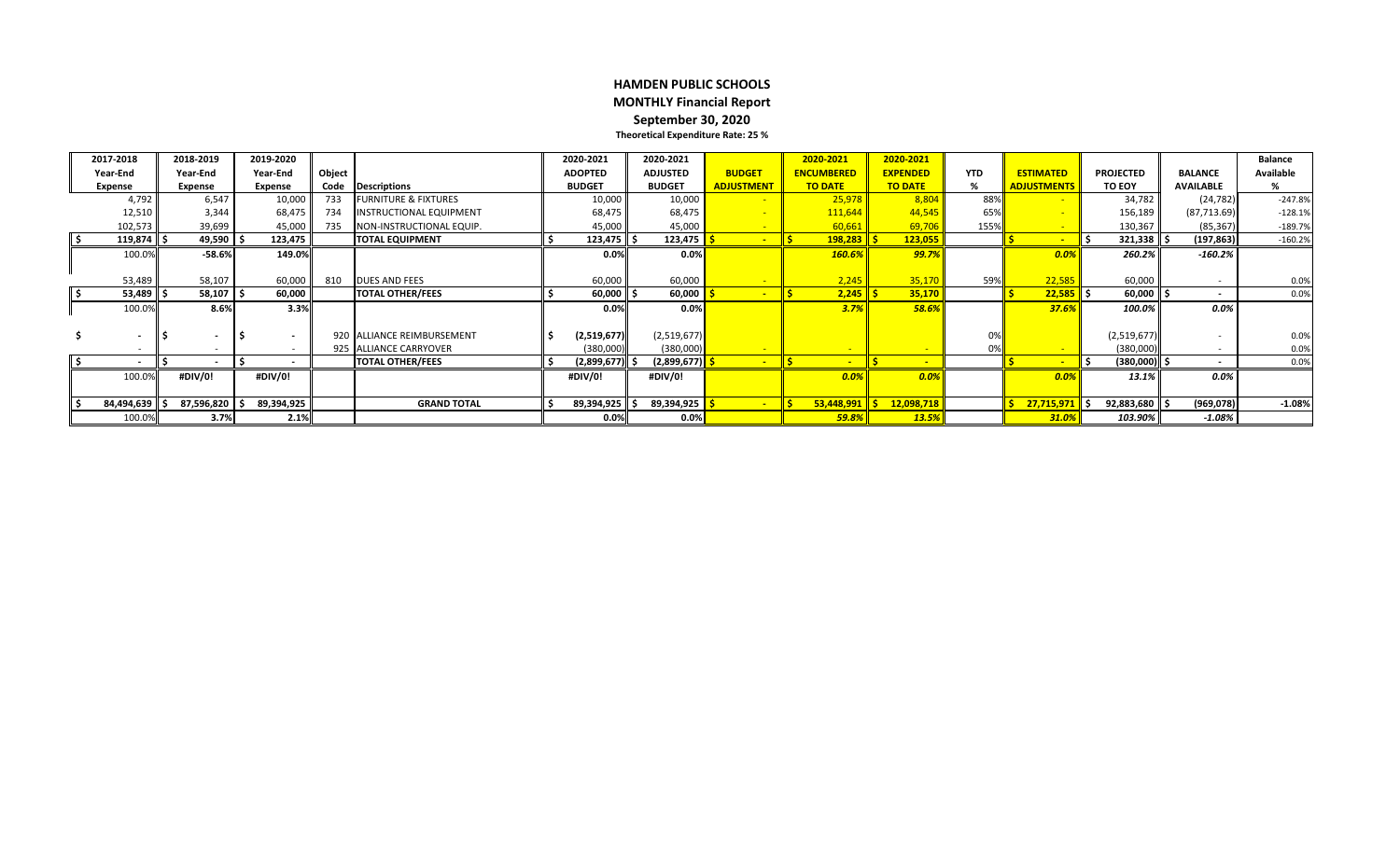eGMS Home



# CONNECTICUT STATE DEPARTMENT OF EDUCATION

| Administer                   |   |
|------------------------------|---|
| Search                       |   |
| Inbox                        |   |
| <b>Funding Application</b>   |   |
| <b>Fund Requests</b>         |   |
| <b>Grant Summary</b>         |   |
| LEA Document Library         |   |
| Address Book                 |   |
| <b>CSDE Resources</b>        |   |
| Information for this<br>Page | 0 |
| Request Help                 |   |
| e GMS Sign Out               |   |

 $\sim$ 

# **ESSER Funds Budget**

Hamden School District (062-000) Public School District - FY 2020 - ESSER Funds - Rev 0 - ESSER Funds

| ັ                                  |                          |                                                     |            |              |
|------------------------------------|--------------------------|-----------------------------------------------------|------------|--------------|
| ding Application                   | Go To                    |                                                     |            |              |
| d Requests                         |                          | Download Budget Data                                |            |              |
| int Summary                        |                          |                                                     |            |              |
| A Document Library                 | <b>Budget by Purpose</b> |                                                     |            |              |
| <b>Iress Book</b>                  | Action                   | Object                                              |            | Total        |
| <b>DE Resources</b>                | View                     | 100 - Personal Services > Salaries                  |            | \$94,172.48  |
| mation for this<br>jе              | View                     | 200 - Personal Services > Employee Benefits         |            | \$0,00       |
| quest Help                         | View                     | 300 - Purchased Professional and Technical Services |            | \$0.00       |
| GMS Sign Out                       | View                     | 400 - Purchased Property Services                   |            | \$290,000,00 |
|                                    | View                     | 500 - Other Purchased Services                      |            | \$397,238.80 |
| Ariola, Tom                        | View                     | 600 - Supplies                                      |            | \$205,827.72 |
| <b>Production Site</b>             | View                     | 700 - Property                                      |            | \$0.00       |
| <b>Session Timeout</b><br>00:59:28 | View                     | 800 - Debt Service and Miscellaneous                |            | \$0.00       |
|                                    | View                     | 917 - Indirect Costs                                |            | \$0.00       |
|                                    |                          |                                                     | Total      | \$987,239,00 |
|                                    |                          |                                                     | Allocation | \$987,239,00 |
|                                    |                          |                                                     | Remaining  | \$0.00       |

Go To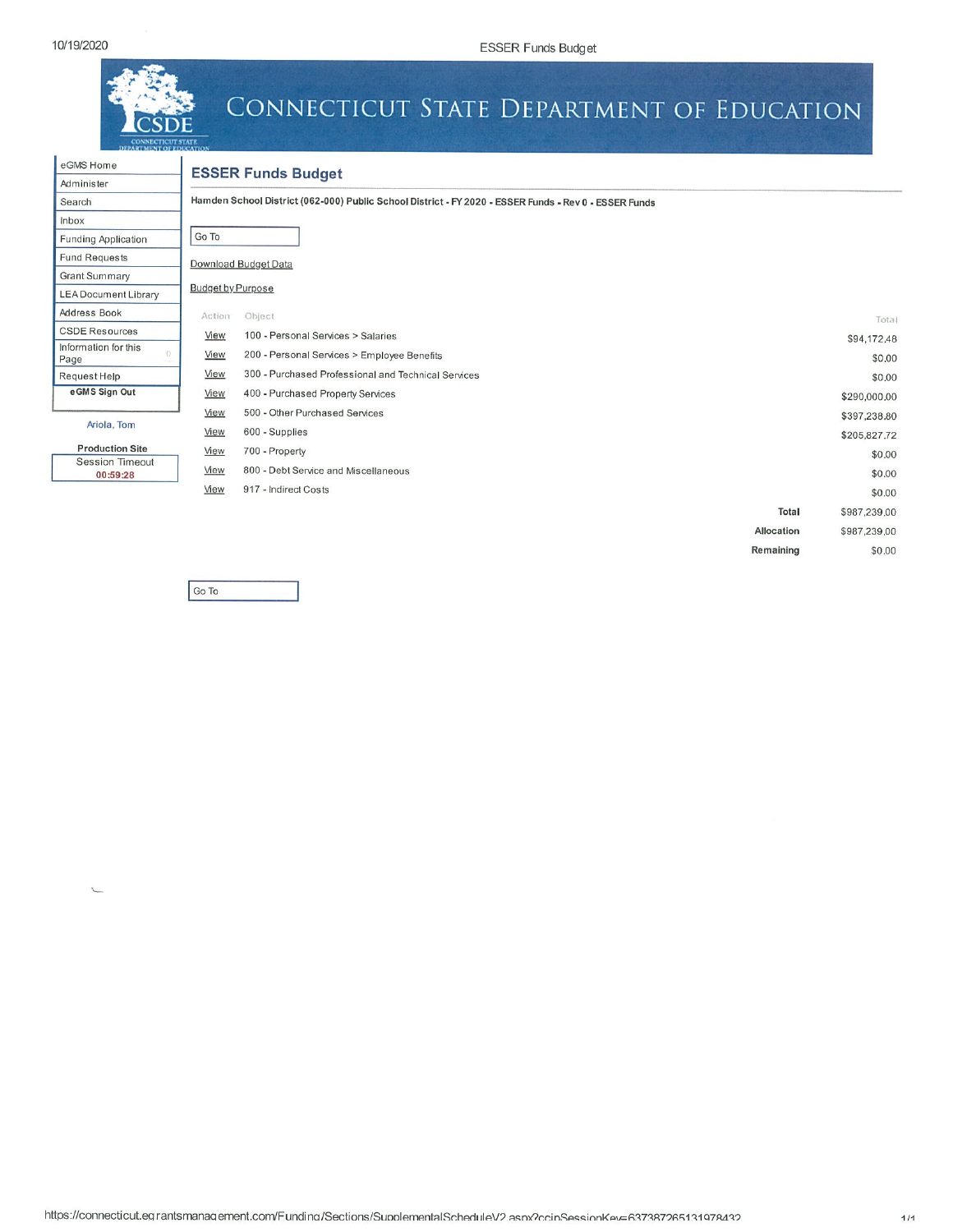#### **SPED Expenditures and Projected Costs as of 9/30/20**

| St.<br>St.<br>St.<br>St.<br>St.<br>St.<br>St.<br>St.<br>St.<br>St.<br>St.<br>Name: Tuition Non-Public & Public<br>Vendor#<br><b>Jul-20</b><br>Aug-20<br>Sep-20<br>Oct-20<br><b>Nov-20</b><br><b>Dec-20</b><br>$Jan-21$<br>Feb-21<br>Mar-21<br>Apr-21<br>May-21<br><b>Jun-21</b><br>399,402.00<br>55<br>531,973.30<br>28<br><b>ACES-Tuition</b><br>36<br>Ŝ.<br>\$.<br>- Ś<br>11397<br>Adapt & Learn<br>- \$<br>145.00<br>-S<br>.S<br>Adlebrook<br>3498<br>17,709.40<br>$\overline{2}$<br>45,608.85<br>$\overline{2}$<br>5,559.00<br>$\overline{\mathbf{2}}$<br>- \$<br>- \$<br>- S<br>11852<br>6,555.00<br>562.50<br>18,952.50<br>$\overline{2}$<br>$\overline{2}$<br>$\overline{\mathbf{2}}$<br>Beacon<br>- S<br>- S<br>- \$<br>10616<br>13,212.35<br>11,509.80<br>11,509.80<br>$\overline{2}$<br>- \$<br>$\overline{2}$<br><b>Ben Bronz</b><br>- S<br>- \$<br>- 2<br>13,180.83<br>27,765.83<br>2605<br>1<br>s.<br>$\mathbf{3}$<br>- \$<br>27,765.83<br><b>Ben Haven</b><br>-S<br>- 3<br>7836<br>4,080.00<br>$\overline{2}$<br>13,769.49<br><b>Common Ground</b><br>- S<br>- Ś<br>- Ś<br>- 4<br>329<br><b>Cooperative Education Services</b><br>4,802.00<br>31,034.00<br>13,500.00<br>- S<br>1<br>- S<br>1<br>- \$<br>- 2<br>442<br><b>CREC Capital Regional Education Coun.</b><br>- Ś<br>7,744.80<br>1<br>8,256.36<br>$\blacksquare$<br>1<br>- S<br>- S<br>623<br>22,500.00<br><b>Elizabeth Ives School</b><br>5<br>36,000.00<br>- S<br>Ŝ<br>- 6<br>1072<br><b>Forster Day School</b><br>23,600.00<br>- \$<br>$\mathbf{0}$<br>4\$<br>$\overline{4}$<br>-9<br>2155<br>$\overline{2}$<br>33,000.00<br>33,000.00 2<br><b>Gateway Community College</b><br>- S<br>- S<br>2\$<br>S.<br>17,150.00<br><b>Grove School</b><br>5148<br>$\mathbf{1}$<br>8,387.50<br>11,345.00<br>- Ś<br>1<br>- S<br>$\overline{\mathbf{1}}$<br>-S<br><b>Hamden Transition Center</b><br>6699<br>178,750.00<br>10 <sub>5</sub><br>- S<br>0<br>- S<br><b>Hope Academy</b><br>5451<br>16,428.25<br>$\overline{\mathbf{3}}$<br>39,703.20<br>- Ś<br>Ŝ<br>- 5<br>.s<br>11532<br>15,859.14<br>$\overline{\mathbf{3}}$<br>22,850.72<br><b>Intensive Education Academy</b><br>- Ś<br>$\overline{\mathbf{3}}$<br>- 3<br>- \$<br>- S<br>11775<br>24,223.11<br>21,415.11<br>23,356.80<br><b>Ivy School</b><br>- \$<br>s.<br>1<br>1<br>- S<br>- 1<br>1009<br>15,651.06<br>420.11<br>7,364.35<br>Klingberg Family Center Inc.<br>$\overline{2}$<br>- \$<br>2\$<br>$\overline{\mathbf{2}}$<br>-S<br>6001<br>77,272.73<br>5<br>238,363.16<br>79,500.00<br>5 \$ 79,500.00 5 \$ 79,500.00 5<br>\$79,500.00 5 \$79,500.00<br>- Ś<br>- \$<br>5<br>5<br>79,500.00<br>79,500.00<br>5 \$ 79,500.00 5 \$<br>79,500.00<br>5 \$ 79,500.00<br><b>Milestones</b><br>- \$<br>- S<br>-5<br>-S<br>6838<br>9,304.00<br>1,225.00<br>3,956.00<br>- Ś<br><b>1</b><br>- \$<br>Natchaug Hospital<br>1\$<br>- 1<br>River Run Academy-Justice Resoutce<br>2272<br>Ŝ.<br>8,097.00<br>1<br>- \$<br>404.85<br>1<br>- \$<br>8,501.85<br>$\overline{1}$<br>Saint Vincent's Special Needs Serv.<br>7110<br>8,975.65<br>1<br>-\$<br>8,975.65<br>1<br>- \$<br>22,850.72<br>$\overline{\mathbf{1}}$<br><b>Specialized Learning High Roads</b><br>10837<br>105,916.05<br>$\overline{7}$<br>3,325.49<br>- \$<br>171,366.03<br>11<br>- S<br>- S<br>9<br>The Children's Center of Hamden<br>357<br>35,912.87<br>1,992.92<br>1<br>16,828.27<br>- S<br>4<br>- S<br>- S<br>$\overline{2}$ | Total:<br>931,375.30<br>Ŝ.<br>145.00<br>68,877.25<br>26,070.00<br>36,231.95<br>68,712.49<br>17,849.49<br>49,336.00<br>16,001.16<br>58,500.00<br>23,600.00<br>66,000.00<br>36,882.50<br>178,750.00<br>56,131.45<br>38,709.86<br>68,995.02<br>23,435.52<br>110,635.89<br>- S<br>14,485.00<br>17,003.70<br>40,802.02 |
|------------------------------------------------------------------------------------------------------------------------------------------------------------------------------------------------------------------------------------------------------------------------------------------------------------------------------------------------------------------------------------------------------------------------------------------------------------------------------------------------------------------------------------------------------------------------------------------------------------------------------------------------------------------------------------------------------------------------------------------------------------------------------------------------------------------------------------------------------------------------------------------------------------------------------------------------------------------------------------------------------------------------------------------------------------------------------------------------------------------------------------------------------------------------------------------------------------------------------------------------------------------------------------------------------------------------------------------------------------------------------------------------------------------------------------------------------------------------------------------------------------------------------------------------------------------------------------------------------------------------------------------------------------------------------------------------------------------------------------------------------------------------------------------------------------------------------------------------------------------------------------------------------------------------------------------------------------------------------------------------------------------------------------------------------------------------------------------------------------------------------------------------------------------------------------------------------------------------------------------------------------------------------------------------------------------------------------------------------------------------------------------------------------------------------------------------------------------------------------------------------------------------------------------------------------------------------------------------------------------------------------------------------------------------------------------------------------------------------------------------------------------------------------------------------------------------------------------------------------------------------------------------------------------------------------------------------------------------------------------------------------------------------------------------------------------------------------------------------------------------------------------------------------------------------------------------------------------------------------------------------------------------------------------------------------------------------------------------------------------------------------------------------------|-------------------------------------------------------------------------------------------------------------------------------------------------------------------------------------------------------------------------------------------------------------------------------------------------------------------|
|                                                                                                                                                                                                                                                                                                                                                                                                                                                                                                                                                                                                                                                                                                                                                                                                                                                                                                                                                                                                                                                                                                                                                                                                                                                                                                                                                                                                                                                                                                                                                                                                                                                                                                                                                                                                                                                                                                                                                                                                                                                                                                                                                                                                                                                                                                                                                                                                                                                                                                                                                                                                                                                                                                                                                                                                                                                                                                                                                                                                                                                                                                                                                                                                                                                                                                                                                                                                            |                                                                                                                                                                                                                                                                                                                   |
|                                                                                                                                                                                                                                                                                                                                                                                                                                                                                                                                                                                                                                                                                                                                                                                                                                                                                                                                                                                                                                                                                                                                                                                                                                                                                                                                                                                                                                                                                                                                                                                                                                                                                                                                                                                                                                                                                                                                                                                                                                                                                                                                                                                                                                                                                                                                                                                                                                                                                                                                                                                                                                                                                                                                                                                                                                                                                                                                                                                                                                                                                                                                                                                                                                                                                                                                                                                                            |                                                                                                                                                                                                                                                                                                                   |
|                                                                                                                                                                                                                                                                                                                                                                                                                                                                                                                                                                                                                                                                                                                                                                                                                                                                                                                                                                                                                                                                                                                                                                                                                                                                                                                                                                                                                                                                                                                                                                                                                                                                                                                                                                                                                                                                                                                                                                                                                                                                                                                                                                                                                                                                                                                                                                                                                                                                                                                                                                                                                                                                                                                                                                                                                                                                                                                                                                                                                                                                                                                                                                                                                                                                                                                                                                                                            |                                                                                                                                                                                                                                                                                                                   |
|                                                                                                                                                                                                                                                                                                                                                                                                                                                                                                                                                                                                                                                                                                                                                                                                                                                                                                                                                                                                                                                                                                                                                                                                                                                                                                                                                                                                                                                                                                                                                                                                                                                                                                                                                                                                                                                                                                                                                                                                                                                                                                                                                                                                                                                                                                                                                                                                                                                                                                                                                                                                                                                                                                                                                                                                                                                                                                                                                                                                                                                                                                                                                                                                                                                                                                                                                                                                            |                                                                                                                                                                                                                                                                                                                   |
|                                                                                                                                                                                                                                                                                                                                                                                                                                                                                                                                                                                                                                                                                                                                                                                                                                                                                                                                                                                                                                                                                                                                                                                                                                                                                                                                                                                                                                                                                                                                                                                                                                                                                                                                                                                                                                                                                                                                                                                                                                                                                                                                                                                                                                                                                                                                                                                                                                                                                                                                                                                                                                                                                                                                                                                                                                                                                                                                                                                                                                                                                                                                                                                                                                                                                                                                                                                                            |                                                                                                                                                                                                                                                                                                                   |
|                                                                                                                                                                                                                                                                                                                                                                                                                                                                                                                                                                                                                                                                                                                                                                                                                                                                                                                                                                                                                                                                                                                                                                                                                                                                                                                                                                                                                                                                                                                                                                                                                                                                                                                                                                                                                                                                                                                                                                                                                                                                                                                                                                                                                                                                                                                                                                                                                                                                                                                                                                                                                                                                                                                                                                                                                                                                                                                                                                                                                                                                                                                                                                                                                                                                                                                                                                                                            |                                                                                                                                                                                                                                                                                                                   |
|                                                                                                                                                                                                                                                                                                                                                                                                                                                                                                                                                                                                                                                                                                                                                                                                                                                                                                                                                                                                                                                                                                                                                                                                                                                                                                                                                                                                                                                                                                                                                                                                                                                                                                                                                                                                                                                                                                                                                                                                                                                                                                                                                                                                                                                                                                                                                                                                                                                                                                                                                                                                                                                                                                                                                                                                                                                                                                                                                                                                                                                                                                                                                                                                                                                                                                                                                                                                            |                                                                                                                                                                                                                                                                                                                   |
|                                                                                                                                                                                                                                                                                                                                                                                                                                                                                                                                                                                                                                                                                                                                                                                                                                                                                                                                                                                                                                                                                                                                                                                                                                                                                                                                                                                                                                                                                                                                                                                                                                                                                                                                                                                                                                                                                                                                                                                                                                                                                                                                                                                                                                                                                                                                                                                                                                                                                                                                                                                                                                                                                                                                                                                                                                                                                                                                                                                                                                                                                                                                                                                                                                                                                                                                                                                                            |                                                                                                                                                                                                                                                                                                                   |
|                                                                                                                                                                                                                                                                                                                                                                                                                                                                                                                                                                                                                                                                                                                                                                                                                                                                                                                                                                                                                                                                                                                                                                                                                                                                                                                                                                                                                                                                                                                                                                                                                                                                                                                                                                                                                                                                                                                                                                                                                                                                                                                                                                                                                                                                                                                                                                                                                                                                                                                                                                                                                                                                                                                                                                                                                                                                                                                                                                                                                                                                                                                                                                                                                                                                                                                                                                                                            |                                                                                                                                                                                                                                                                                                                   |
|                                                                                                                                                                                                                                                                                                                                                                                                                                                                                                                                                                                                                                                                                                                                                                                                                                                                                                                                                                                                                                                                                                                                                                                                                                                                                                                                                                                                                                                                                                                                                                                                                                                                                                                                                                                                                                                                                                                                                                                                                                                                                                                                                                                                                                                                                                                                                                                                                                                                                                                                                                                                                                                                                                                                                                                                                                                                                                                                                                                                                                                                                                                                                                                                                                                                                                                                                                                                            |                                                                                                                                                                                                                                                                                                                   |
|                                                                                                                                                                                                                                                                                                                                                                                                                                                                                                                                                                                                                                                                                                                                                                                                                                                                                                                                                                                                                                                                                                                                                                                                                                                                                                                                                                                                                                                                                                                                                                                                                                                                                                                                                                                                                                                                                                                                                                                                                                                                                                                                                                                                                                                                                                                                                                                                                                                                                                                                                                                                                                                                                                                                                                                                                                                                                                                                                                                                                                                                                                                                                                                                                                                                                                                                                                                                            |                                                                                                                                                                                                                                                                                                                   |
|                                                                                                                                                                                                                                                                                                                                                                                                                                                                                                                                                                                                                                                                                                                                                                                                                                                                                                                                                                                                                                                                                                                                                                                                                                                                                                                                                                                                                                                                                                                                                                                                                                                                                                                                                                                                                                                                                                                                                                                                                                                                                                                                                                                                                                                                                                                                                                                                                                                                                                                                                                                                                                                                                                                                                                                                                                                                                                                                                                                                                                                                                                                                                                                                                                                                                                                                                                                                            |                                                                                                                                                                                                                                                                                                                   |
|                                                                                                                                                                                                                                                                                                                                                                                                                                                                                                                                                                                                                                                                                                                                                                                                                                                                                                                                                                                                                                                                                                                                                                                                                                                                                                                                                                                                                                                                                                                                                                                                                                                                                                                                                                                                                                                                                                                                                                                                                                                                                                                                                                                                                                                                                                                                                                                                                                                                                                                                                                                                                                                                                                                                                                                                                                                                                                                                                                                                                                                                                                                                                                                                                                                                                                                                                                                                            |                                                                                                                                                                                                                                                                                                                   |
|                                                                                                                                                                                                                                                                                                                                                                                                                                                                                                                                                                                                                                                                                                                                                                                                                                                                                                                                                                                                                                                                                                                                                                                                                                                                                                                                                                                                                                                                                                                                                                                                                                                                                                                                                                                                                                                                                                                                                                                                                                                                                                                                                                                                                                                                                                                                                                                                                                                                                                                                                                                                                                                                                                                                                                                                                                                                                                                                                                                                                                                                                                                                                                                                                                                                                                                                                                                                            |                                                                                                                                                                                                                                                                                                                   |
|                                                                                                                                                                                                                                                                                                                                                                                                                                                                                                                                                                                                                                                                                                                                                                                                                                                                                                                                                                                                                                                                                                                                                                                                                                                                                                                                                                                                                                                                                                                                                                                                                                                                                                                                                                                                                                                                                                                                                                                                                                                                                                                                                                                                                                                                                                                                                                                                                                                                                                                                                                                                                                                                                                                                                                                                                                                                                                                                                                                                                                                                                                                                                                                                                                                                                                                                                                                                            |                                                                                                                                                                                                                                                                                                                   |
|                                                                                                                                                                                                                                                                                                                                                                                                                                                                                                                                                                                                                                                                                                                                                                                                                                                                                                                                                                                                                                                                                                                                                                                                                                                                                                                                                                                                                                                                                                                                                                                                                                                                                                                                                                                                                                                                                                                                                                                                                                                                                                                                                                                                                                                                                                                                                                                                                                                                                                                                                                                                                                                                                                                                                                                                                                                                                                                                                                                                                                                                                                                                                                                                                                                                                                                                                                                                            |                                                                                                                                                                                                                                                                                                                   |
|                                                                                                                                                                                                                                                                                                                                                                                                                                                                                                                                                                                                                                                                                                                                                                                                                                                                                                                                                                                                                                                                                                                                                                                                                                                                                                                                                                                                                                                                                                                                                                                                                                                                                                                                                                                                                                                                                                                                                                                                                                                                                                                                                                                                                                                                                                                                                                                                                                                                                                                                                                                                                                                                                                                                                                                                                                                                                                                                                                                                                                                                                                                                                                                                                                                                                                                                                                                                            |                                                                                                                                                                                                                                                                                                                   |
|                                                                                                                                                                                                                                                                                                                                                                                                                                                                                                                                                                                                                                                                                                                                                                                                                                                                                                                                                                                                                                                                                                                                                                                                                                                                                                                                                                                                                                                                                                                                                                                                                                                                                                                                                                                                                                                                                                                                                                                                                                                                                                                                                                                                                                                                                                                                                                                                                                                                                                                                                                                                                                                                                                                                                                                                                                                                                                                                                                                                                                                                                                                                                                                                                                                                                                                                                                                                            |                                                                                                                                                                                                                                                                                                                   |
|                                                                                                                                                                                                                                                                                                                                                                                                                                                                                                                                                                                                                                                                                                                                                                                                                                                                                                                                                                                                                                                                                                                                                                                                                                                                                                                                                                                                                                                                                                                                                                                                                                                                                                                                                                                                                                                                                                                                                                                                                                                                                                                                                                                                                                                                                                                                                                                                                                                                                                                                                                                                                                                                                                                                                                                                                                                                                                                                                                                                                                                                                                                                                                                                                                                                                                                                                                                                            |                                                                                                                                                                                                                                                                                                                   |
|                                                                                                                                                                                                                                                                                                                                                                                                                                                                                                                                                                                                                                                                                                                                                                                                                                                                                                                                                                                                                                                                                                                                                                                                                                                                                                                                                                                                                                                                                                                                                                                                                                                                                                                                                                                                                                                                                                                                                                                                                                                                                                                                                                                                                                                                                                                                                                                                                                                                                                                                                                                                                                                                                                                                                                                                                                                                                                                                                                                                                                                                                                                                                                                                                                                                                                                                                                                                            |                                                                                                                                                                                                                                                                                                                   |
|                                                                                                                                                                                                                                                                                                                                                                                                                                                                                                                                                                                                                                                                                                                                                                                                                                                                                                                                                                                                                                                                                                                                                                                                                                                                                                                                                                                                                                                                                                                                                                                                                                                                                                                                                                                                                                                                                                                                                                                                                                                                                                                                                                                                                                                                                                                                                                                                                                                                                                                                                                                                                                                                                                                                                                                                                                                                                                                                                                                                                                                                                                                                                                                                                                                                                                                                                                                                            |                                                                                                                                                                                                                                                                                                                   |
|                                                                                                                                                                                                                                                                                                                                                                                                                                                                                                                                                                                                                                                                                                                                                                                                                                                                                                                                                                                                                                                                                                                                                                                                                                                                                                                                                                                                                                                                                                                                                                                                                                                                                                                                                                                                                                                                                                                                                                                                                                                                                                                                                                                                                                                                                                                                                                                                                                                                                                                                                                                                                                                                                                                                                                                                                                                                                                                                                                                                                                                                                                                                                                                                                                                                                                                                                                                                            |                                                                                                                                                                                                                                                                                                                   |
|                                                                                                                                                                                                                                                                                                                                                                                                                                                                                                                                                                                                                                                                                                                                                                                                                                                                                                                                                                                                                                                                                                                                                                                                                                                                                                                                                                                                                                                                                                                                                                                                                                                                                                                                                                                                                                                                                                                                                                                                                                                                                                                                                                                                                                                                                                                                                                                                                                                                                                                                                                                                                                                                                                                                                                                                                                                                                                                                                                                                                                                                                                                                                                                                                                                                                                                                                                                                            |                                                                                                                                                                                                                                                                                                                   |
|                                                                                                                                                                                                                                                                                                                                                                                                                                                                                                                                                                                                                                                                                                                                                                                                                                                                                                                                                                                                                                                                                                                                                                                                                                                                                                                                                                                                                                                                                                                                                                                                                                                                                                                                                                                                                                                                                                                                                                                                                                                                                                                                                                                                                                                                                                                                                                                                                                                                                                                                                                                                                                                                                                                                                                                                                                                                                                                                                                                                                                                                                                                                                                                                                                                                                                                                                                                                            |                                                                                                                                                                                                                                                                                                                   |
|                                                                                                                                                                                                                                                                                                                                                                                                                                                                                                                                                                                                                                                                                                                                                                                                                                                                                                                                                                                                                                                                                                                                                                                                                                                                                                                                                                                                                                                                                                                                                                                                                                                                                                                                                                                                                                                                                                                                                                                                                                                                                                                                                                                                                                                                                                                                                                                                                                                                                                                                                                                                                                                                                                                                                                                                                                                                                                                                                                                                                                                                                                                                                                                                                                                                                                                                                                                                            | 280,607.57                                                                                                                                                                                                                                                                                                        |
| $\overline{\mathbf{1}}$                                                                                                                                                                                                                                                                                                                                                                                                                                                                                                                                                                                                                                                                                                                                                                                                                                                                                                                                                                                                                                                                                                                                                                                                                                                                                                                                                                                                                                                                                                                                                                                                                                                                                                                                                                                                                                                                                                                                                                                                                                                                                                                                                                                                                                                                                                                                                                                                                                                                                                                                                                                                                                                                                                                                                                                                                                                                                                                                                                                                                                                                                                                                                                                                                                                                                                                                                                                    | 54,734.06                                                                                                                                                                                                                                                                                                         |
| The Children's Community Programs<br>3897<br>4,248.40<br>6,995.80<br>- S<br>1 <sup>5</sup><br>- Ś                                                                                                                                                                                                                                                                                                                                                                                                                                                                                                                                                                                                                                                                                                                                                                                                                                                                                                                                                                                                                                                                                                                                                                                                                                                                                                                                                                                                                                                                                                                                                                                                                                                                                                                                                                                                                                                                                                                                                                                                                                                                                                                                                                                                                                                                                                                                                                                                                                                                                                                                                                                                                                                                                                                                                                                                                                                                                                                                                                                                                                                                                                                                                                                                                                                                                                          | 11,244.20                                                                                                                                                                                                                                                                                                         |
| 700<br><b>The Foundation School</b><br>53,100.00<br>7 S<br>37,800.00<br>- 5<br>Ŝ                                                                                                                                                                                                                                                                                                                                                                                                                                                                                                                                                                                                                                                                                                                                                                                                                                                                                                                                                                                                                                                                                                                                                                                                                                                                                                                                                                                                                                                                                                                                                                                                                                                                                                                                                                                                                                                                                                                                                                                                                                                                                                                                                                                                                                                                                                                                                                                                                                                                                                                                                                                                                                                                                                                                                                                                                                                                                                                                                                                                                                                                                                                                                                                                                                                                                                                           | 90,900.00                                                                                                                                                                                                                                                                                                         |
| 5421<br>The IPP (Aspire)<br>- \$<br>103,200.00<br>10 <sup>5</sup><br>125,600.00 13<br>S                                                                                                                                                                                                                                                                                                                                                                                                                                                                                                                                                                                                                                                                                                                                                                                                                                                                                                                                                                                                                                                                                                                                                                                                                                                                                                                                                                                                                                                                                                                                                                                                                                                                                                                                                                                                                                                                                                                                                                                                                                                                                                                                                                                                                                                                                                                                                                                                                                                                                                                                                                                                                                                                                                                                                                                                                                                                                                                                                                                                                                                                                                                                                                                                                                                                                                                    | 228,800.00                                                                                                                                                                                                                                                                                                        |
| 3152<br>11,395.72<br><b>Waterford Country School</b><br>- Ś<br>$1 \quad$<br>\$.                                                                                                                                                                                                                                                                                                                                                                                                                                                                                                                                                                                                                                                                                                                                                                                                                                                                                                                                                                                                                                                                                                                                                                                                                                                                                                                                                                                                                                                                                                                                                                                                                                                                                                                                                                                                                                                                                                                                                                                                                                                                                                                                                                                                                                                                                                                                                                                                                                                                                                                                                                                                                                                                                                                                                                                                                                                                                                                                                                                                                                                                                                                                                                                                                                                                                                                            | 11,395.72                                                                                                                                                                                                                                                                                                         |
| 6709<br>Wheeler Clinic Inc.<br>21,806.96<br>24,090.96<br>- Ś<br>2\$<br>$\overline{\mathbf{2}}$<br>.s                                                                                                                                                                                                                                                                                                                                                                                                                                                                                                                                                                                                                                                                                                                                                                                                                                                                                                                                                                                                                                                                                                                                                                                                                                                                                                                                                                                                                                                                                                                                                                                                                                                                                                                                                                                                                                                                                                                                                                                                                                                                                                                                                                                                                                                                                                                                                                                                                                                                                                                                                                                                                                                                                                                                                                                                                                                                                                                                                                                                                                                                                                                                                                                                                                                                                                       | 45,897.92                                                                                                                                                                                                                                                                                                         |
| 10674<br>- Ś<br>6,400.00<br>7,370.00<br><b>Woodhouse Academy</b><br>$1 \quad$<br>. Ś<br>$\mathbf{1}$<br>¢<br>- 4                                                                                                                                                                                                                                                                                                                                                                                                                                                                                                                                                                                                                                                                                                                                                                                                                                                                                                                                                                                                                                                                                                                                                                                                                                                                                                                                                                                                                                                                                                                                                                                                                                                                                                                                                                                                                                                                                                                                                                                                                                                                                                                                                                                                                                                                                                                                                                                                                                                                                                                                                                                                                                                                                                                                                                                                                                                                                                                                                                                                                                                                                                                                                                                                                                                                                           | 13,770.00                                                                                                                                                                                                                                                                                                         |
| 2438<br>s.<br>3,920.00<br>Yale Cederhurst & Passage<br>17,640.00<br>$\overline{\mathbf{3}}$<br>- 3                                                                                                                                                                                                                                                                                                                                                                                                                                                                                                                                                                                                                                                                                                                                                                                                                                                                                                                                                                                                                                                                                                                                                                                                                                                                                                                                                                                                                                                                                                                                                                                                                                                                                                                                                                                                                                                                                                                                                                                                                                                                                                                                                                                                                                                                                                                                                                                                                                                                                                                                                                                                                                                                                                                                                                                                                                                                                                                                                                                                                                                                                                                                                                                                                                                                                                         | 21,560.00                                                                                                                                                                                                                                                                                                         |
| 620,485.57 52 \$<br>1,304,430.98 112 \$<br>79,500.00<br>\$ 79,500.00 5 \$ 79,500.00 5 \$ 112,500.00<br>7 \$ 79,500.00 5 \$ 79,500.00 5 \$ 79,500.00 5 \$ 79,500.00 5 \$ 79,500.00 \$<br>Sub Total Non-Public563:<br>\$<br>1,034,022.52 127 \$<br>5                                                                                                                                                                                                                                                                                                                                                                                                                                                                                                                                                                                                                                                                                                                                                                                                                                                                                                                                                                                                                                                                                                                                                                                                                                                                                                                                                                                                                                                                                                                                                                                                                                                                                                                                                                                                                                                                                                                                                                                                                                                                                                                                                                                                                                                                                                                                                                                                                                                                                                                                                                                                                                                                                                                                                                                                                                                                                                                                                                                                                                                                                                                                                         | 3,707,439.07                                                                                                                                                                                                                                                                                                      |
| SPED Services: Object 330                                                                                                                                                                                                                                                                                                                                                                                                                                                                                                                                                                                                                                                                                                                                                                                                                                                                                                                                                                                                                                                                                                                                                                                                                                                                                                                                                                                                                                                                                                                                                                                                                                                                                                                                                                                                                                                                                                                                                                                                                                                                                                                                                                                                                                                                                                                                                                                                                                                                                                                                                                                                                                                                                                                                                                                                                                                                                                                                                                                                                                                                                                                                                                                                                                                                                                                                                                                  |                                                                                                                                                                                                                                                                                                                   |
| <b>Cheshire Fitness</b><br>7469<br>16,575.00<br>15,876.25<br>$\overline{\mathbf{1}}$<br>1<br>- S<br>s                                                                                                                                                                                                                                                                                                                                                                                                                                                                                                                                                                                                                                                                                                                                                                                                                                                                                                                                                                                                                                                                                                                                                                                                                                                                                                                                                                                                                                                                                                                                                                                                                                                                                                                                                                                                                                                                                                                                                                                                                                                                                                                                                                                                                                                                                                                                                                                                                                                                                                                                                                                                                                                                                                                                                                                                                                                                                                                                                                                                                                                                                                                                                                                                                                                                                                      | 32,451.25<br>-Ś                                                                                                                                                                                                                                                                                                   |
| Ct. Behavioral Health<br>$\overline{a}$<br>7,122.50<br>$\mathbf{0}$<br>54,904.00<br>- S<br>- S<br>$\mathbf{0}$<br>- S                                                                                                                                                                                                                                                                                                                                                                                                                                                                                                                                                                                                                                                                                                                                                                                                                                                                                                                                                                                                                                                                                                                                                                                                                                                                                                                                                                                                                                                                                                                                                                                                                                                                                                                                                                                                                                                                                                                                                                                                                                                                                                                                                                                                                                                                                                                                                                                                                                                                                                                                                                                                                                                                                                                                                                                                                                                                                                                                                                                                                                                                                                                                                                                                                                                                                      | 62,026.50<br>-S                                                                                                                                                                                                                                                                                                   |
| Ct. Music Therapy<br>10203<br>100.00<br>S                                                                                                                                                                                                                                                                                                                                                                                                                                                                                                                                                                                                                                                                                                                                                                                                                                                                                                                                                                                                                                                                                                                                                                                                                                                                                                                                                                                                                                                                                                                                                                                                                                                                                                                                                                                                                                                                                                                                                                                                                                                                                                                                                                                                                                                                                                                                                                                                                                                                                                                                                                                                                                                                                                                                                                                                                                                                                                                                                                                                                                                                                                                                                                                                                                                                                                                                                                  | 100.00                                                                                                                                                                                                                                                                                                            |
| 270.00<br>- Ś                                                                                                                                                                                                                                                                                                                                                                                                                                                                                                                                                                                                                                                                                                                                                                                                                                                                                                                                                                                                                                                                                                                                                                                                                                                                                                                                                                                                                                                                                                                                                                                                                                                                                                                                                                                                                                                                                                                                                                                                                                                                                                                                                                                                                                                                                                                                                                                                                                                                                                                                                                                                                                                                                                                                                                                                                                                                                                                                                                                                                                                                                                                                                                                                                                                                                                                                                                                              |                                                                                                                                                                                                                                                                                                                   |
| 11668<br>75.00<br><b>Infinity Music Therapy Services</b><br>1<br>- S<br>S<br>$\overline{\mathbf{1}}$<br>$\overline{\mathbf{2}}$                                                                                                                                                                                                                                                                                                                                                                                                                                                                                                                                                                                                                                                                                                                                                                                                                                                                                                                                                                                                                                                                                                                                                                                                                                                                                                                                                                                                                                                                                                                                                                                                                                                                                                                                                                                                                                                                                                                                                                                                                                                                                                                                                                                                                                                                                                                                                                                                                                                                                                                                                                                                                                                                                                                                                                                                                                                                                                                                                                                                                                                                                                                                                                                                                                                                            | 345.00                                                                                                                                                                                                                                                                                                            |
| <b>Interpretors and Translators</b><br>5824<br>276.25<br>- S<br>Ś                                                                                                                                                                                                                                                                                                                                                                                                                                                                                                                                                                                                                                                                                                                                                                                                                                                                                                                                                                                                                                                                                                                                                                                                                                                                                                                                                                                                                                                                                                                                                                                                                                                                                                                                                                                                                                                                                                                                                                                                                                                                                                                                                                                                                                                                                                                                                                                                                                                                                                                                                                                                                                                                                                                                                                                                                                                                                                                                                                                                                                                                                                                                                                                                                                                                                                                                          | 276.25                                                                                                                                                                                                                                                                                                            |
| <b>Michael Fulco</b><br>11364<br>5,700.00<br>- S<br>Ŝ<br>-1<br>- S                                                                                                                                                                                                                                                                                                                                                                                                                                                                                                                                                                                                                                                                                                                                                                                                                                                                                                                                                                                                                                                                                                                                                                                                                                                                                                                                                                                                                                                                                                                                                                                                                                                                                                                                                                                                                                                                                                                                                                                                                                                                                                                                                                                                                                                                                                                                                                                                                                                                                                                                                                                                                                                                                                                                                                                                                                                                                                                                                                                                                                                                                                                                                                                                                                                                                                                                         | 5,700.00                                                                                                                                                                                                                                                                                                          |
| 10723<br>198.00<br><b>Office Systems Translaters</b>                                                                                                                                                                                                                                                                                                                                                                                                                                                                                                                                                                                                                                                                                                                                                                                                                                                                                                                                                                                                                                                                                                                                                                                                                                                                                                                                                                                                                                                                                                                                                                                                                                                                                                                                                                                                                                                                                                                                                                                                                                                                                                                                                                                                                                                                                                                                                                                                                                                                                                                                                                                                                                                                                                                                                                                                                                                                                                                                                                                                                                                                                                                                                                                                                                                                                                                                                       | 198.00                                                                                                                                                                                                                                                                                                            |
| 11393<br>800.00<br>RandyEwart<br>\$.<br>- S                                                                                                                                                                                                                                                                                                                                                                                                                                                                                                                                                                                                                                                                                                                                                                                                                                                                                                                                                                                                                                                                                                                                                                                                                                                                                                                                                                                                                                                                                                                                                                                                                                                                                                                                                                                                                                                                                                                                                                                                                                                                                                                                                                                                                                                                                                                                                                                                                                                                                                                                                                                                                                                                                                                                                                                                                                                                                                                                                                                                                                                                                                                                                                                                                                                                                                                                                                | 800.00                                                                                                                                                                                                                                                                                                            |
| <b>RBEAT Consulting</b><br>11719<br>800.00<br>S                                                                                                                                                                                                                                                                                                                                                                                                                                                                                                                                                                                                                                                                                                                                                                                                                                                                                                                                                                                                                                                                                                                                                                                                                                                                                                                                                                                                                                                                                                                                                                                                                                                                                                                                                                                                                                                                                                                                                                                                                                                                                                                                                                                                                                                                                                                                                                                                                                                                                                                                                                                                                                                                                                                                                                                                                                                                                                                                                                                                                                                                                                                                                                                                                                                                                                                                                            | 800.00                                                                                                                                                                                                                                                                                                            |
| 1,000.00<br>Rehabilitation Associates of CT. Inc.<br>4609<br>2,218.75<br>3,250.00<br>- S<br>- 3<br>3<br>- \$<br>- S<br>- 3                                                                                                                                                                                                                                                                                                                                                                                                                                                                                                                                                                                                                                                                                                                                                                                                                                                                                                                                                                                                                                                                                                                                                                                                                                                                                                                                                                                                                                                                                                                                                                                                                                                                                                                                                                                                                                                                                                                                                                                                                                                                                                                                                                                                                                                                                                                                                                                                                                                                                                                                                                                                                                                                                                                                                                                                                                                                                                                                                                                                                                                                                                                                                                                                                                                                                 | 6,468.75                                                                                                                                                                                                                                                                                                          |
| 10613<br>652.50<br>7,608.68<br>7,608.68<br><b>Soliant Health</b><br>.s<br>0<br>- Ś<br>$\mathbf{0}$<br>- S<br>- 0                                                                                                                                                                                                                                                                                                                                                                                                                                                                                                                                                                                                                                                                                                                                                                                                                                                                                                                                                                                                                                                                                                                                                                                                                                                                                                                                                                                                                                                                                                                                                                                                                                                                                                                                                                                                                                                                                                                                                                                                                                                                                                                                                                                                                                                                                                                                                                                                                                                                                                                                                                                                                                                                                                                                                                                                                                                                                                                                                                                                                                                                                                                                                                                                                                                                                           | 15,869.86                                                                                                                                                                                                                                                                                                         |
| 12100<br>600.00<br><b>Suzanne Duran Crelin</b><br>- S<br>. S<br>S                                                                                                                                                                                                                                                                                                                                                                                                                                                                                                                                                                                                                                                                                                                                                                                                                                                                                                                                                                                                                                                                                                                                                                                                                                                                                                                                                                                                                                                                                                                                                                                                                                                                                                                                                                                                                                                                                                                                                                                                                                                                                                                                                                                                                                                                                                                                                                                                                                                                                                                                                                                                                                                                                                                                                                                                                                                                                                                                                                                                                                                                                                                                                                                                                                                                                                                                          | 600.00                                                                                                                                                                                                                                                                                                            |
| 10763<br>The Social Learning Center LLC<br>Ŝ.<br>906.25<br>$\overline{2}$<br>145.00<br>2 \$<br>1,015.00<br>- S<br>$\overline{\mathbf{1}}$                                                                                                                                                                                                                                                                                                                                                                                                                                                                                                                                                                                                                                                                                                                                                                                                                                                                                                                                                                                                                                                                                                                                                                                                                                                                                                                                                                                                                                                                                                                                                                                                                                                                                                                                                                                                                                                                                                                                                                                                                                                                                                                                                                                                                                                                                                                                                                                                                                                                                                                                                                                                                                                                                                                                                                                                                                                                                                                                                                                                                                                                                                                                                                                                                                                                  | 2,066.25                                                                                                                                                                                                                                                                                                          |
| 8867<br><b>Wendy Marans</b><br>3,000.00<br>- S<br>1<br>- Ś<br>.S                                                                                                                                                                                                                                                                                                                                                                                                                                                                                                                                                                                                                                                                                                                                                                                                                                                                                                                                                                                                                                                                                                                                                                                                                                                                                                                                                                                                                                                                                                                                                                                                                                                                                                                                                                                                                                                                                                                                                                                                                                                                                                                                                                                                                                                                                                                                                                                                                                                                                                                                                                                                                                                                                                                                                                                                                                                                                                                                                                                                                                                                                                                                                                                                                                                                                                                                           | 3,000.00                                                                                                                                                                                                                                                                                                          |
| Zaba Therapy<br>11128<br>9,694.50<br>$\overline{2}$<br>28,950.00<br>- S<br>- S<br>Ŝ<br>- 2                                                                                                                                                                                                                                                                                                                                                                                                                                                                                                                                                                                                                                                                                                                                                                                                                                                                                                                                                                                                                                                                                                                                                                                                                                                                                                                                                                                                                                                                                                                                                                                                                                                                                                                                                                                                                                                                                                                                                                                                                                                                                                                                                                                                                                                                                                                                                                                                                                                                                                                                                                                                                                                                                                                                                                                                                                                                                                                                                                                                                                                                                                                                                                                                                                                                                                                 | 38,644.50                                                                                                                                                                                                                                                                                                         |
| s.<br>63,657.68 5 \$<br>59,549.18<br>$10 \quad 5$<br><b>Sub Total Services330:</b><br>46,139.50<br>11 <sub>5</sub><br>Ŝ<br>Ŝ.<br>Ŝ.<br>-Ś<br>Ŝ.<br>Ŝ.<br>Ŝ<br>Ŝ.                                                                                                                                                                                                                                                                                                                                                                                                                                                                                                                                                                                                                                                                                                                                                                                                                                                                                                                                                                                                                                                                                                                                                                                                                                                                                                                                                                                                                                                                                                                                                                                                                                                                                                                                                                                                                                                                                                                                                                                                                                                                                                                                                                                                                                                                                                                                                                                                                                                                                                                                                                                                                                                                                                                                                                                                                                                                                                                                                                                                                                                                                                                                                                                                                                           | 169,346.36<br>-Ś                                                                                                                                                                                                                                                                                                  |
|                                                                                                                                                                                                                                                                                                                                                                                                                                                                                                                                                                                                                                                                                                                                                                                                                                                                                                                                                                                                                                                                                                                                                                                                                                                                                                                                                                                                                                                                                                                                                                                                                                                                                                                                                                                                                                                                                                                                                                                                                                                                                                                                                                                                                                                                                                                                                                                                                                                                                                                                                                                                                                                                                                                                                                                                                                                                                                                                                                                                                                                                                                                                                                                                                                                                                                                                                                                                            |                                                                                                                                                                                                                                                                                                                   |
| <b>SPED Transportation: Object 513</b>                                                                                                                                                                                                                                                                                                                                                                                                                                                                                                                                                                                                                                                                                                                                                                                                                                                                                                                                                                                                                                                                                                                                                                                                                                                                                                                                                                                                                                                                                                                                                                                                                                                                                                                                                                                                                                                                                                                                                                                                                                                                                                                                                                                                                                                                                                                                                                                                                                                                                                                                                                                                                                                                                                                                                                                                                                                                                                                                                                                                                                                                                                                                                                                                                                                                                                                                                                     |                                                                                                                                                                                                                                                                                                                   |
| <b>ACES-Transportation</b><br>43,037.60<br>37<br>5,808.00<br>6<br>- S<br>Ŝ<br>$\overline{a}$<br>- S                                                                                                                                                                                                                                                                                                                                                                                                                                                                                                                                                                                                                                                                                                                                                                                                                                                                                                                                                                                                                                                                                                                                                                                                                                                                                                                                                                                                                                                                                                                                                                                                                                                                                                                                                                                                                                                                                                                                                                                                                                                                                                                                                                                                                                                                                                                                                                                                                                                                                                                                                                                                                                                                                                                                                                                                                                                                                                                                                                                                                                                                                                                                                                                                                                                                                                        | 48,845.60                                                                                                                                                                                                                                                                                                         |
| 11598<br>\$<br>2,863.80<br><b>ZS Transportation</b><br>$\mathbf 0$<br>$\overline{\mathbf{2}}$<br>- S<br>. S                                                                                                                                                                                                                                                                                                                                                                                                                                                                                                                                                                                                                                                                                                                                                                                                                                                                                                                                                                                                                                                                                                                                                                                                                                                                                                                                                                                                                                                                                                                                                                                                                                                                                                                                                                                                                                                                                                                                                                                                                                                                                                                                                                                                                                                                                                                                                                                                                                                                                                                                                                                                                                                                                                                                                                                                                                                                                                                                                                                                                                                                                                                                                                                                                                                                                                | 2,863.80                                                                                                                                                                                                                                                                                                          |
| 4813<br>3,031.00<br>2,790.00<br><b>Coordinated Transportation Services:</b><br>- Ś<br>-S<br>. S                                                                                                                                                                                                                                                                                                                                                                                                                                                                                                                                                                                                                                                                                                                                                                                                                                                                                                                                                                                                                                                                                                                                                                                                                                                                                                                                                                                                                                                                                                                                                                                                                                                                                                                                                                                                                                                                                                                                                                                                                                                                                                                                                                                                                                                                                                                                                                                                                                                                                                                                                                                                                                                                                                                                                                                                                                                                                                                                                                                                                                                                                                                                                                                                                                                                                                            | 5,821.00                                                                                                                                                                                                                                                                                                          |
| $\ddot{\phantom{1}}$<br>8,839.00<br>2,790.00<br>45,901.40<br><b>Sub Total Transportation:</b><br>- Ś<br>- Ś<br>$\mathbf 0$<br>$\mathbf 0$<br>$\mathbf 0$<br>0 <sup>5</sup><br>0 <sub>5</sub><br>6<br>6<br>- \$<br>$\mathbf 0$<br>- \$<br>- \$<br>$\mathbf 0$<br>- \$<br>$\mathbf{0}$                                                                                                                                                                                                                                                                                                                                                                                                                                                                                                                                                                                                                                                                                                                                                                                                                                                                                                                                                                                                                                                                                                                                                                                                                                                                                                                                                                                                                                                                                                                                                                                                                                                                                                                                                                                                                                                                                                                                                                                                                                                                                                                                                                                                                                                                                                                                                                                                                                                                                                                                                                                                                                                                                                                                                                                                                                                                                                                                                                                                                                                                                                                       | 57,530.40<br>Ŝ.                                                                                                                                                                                                                                                                                                   |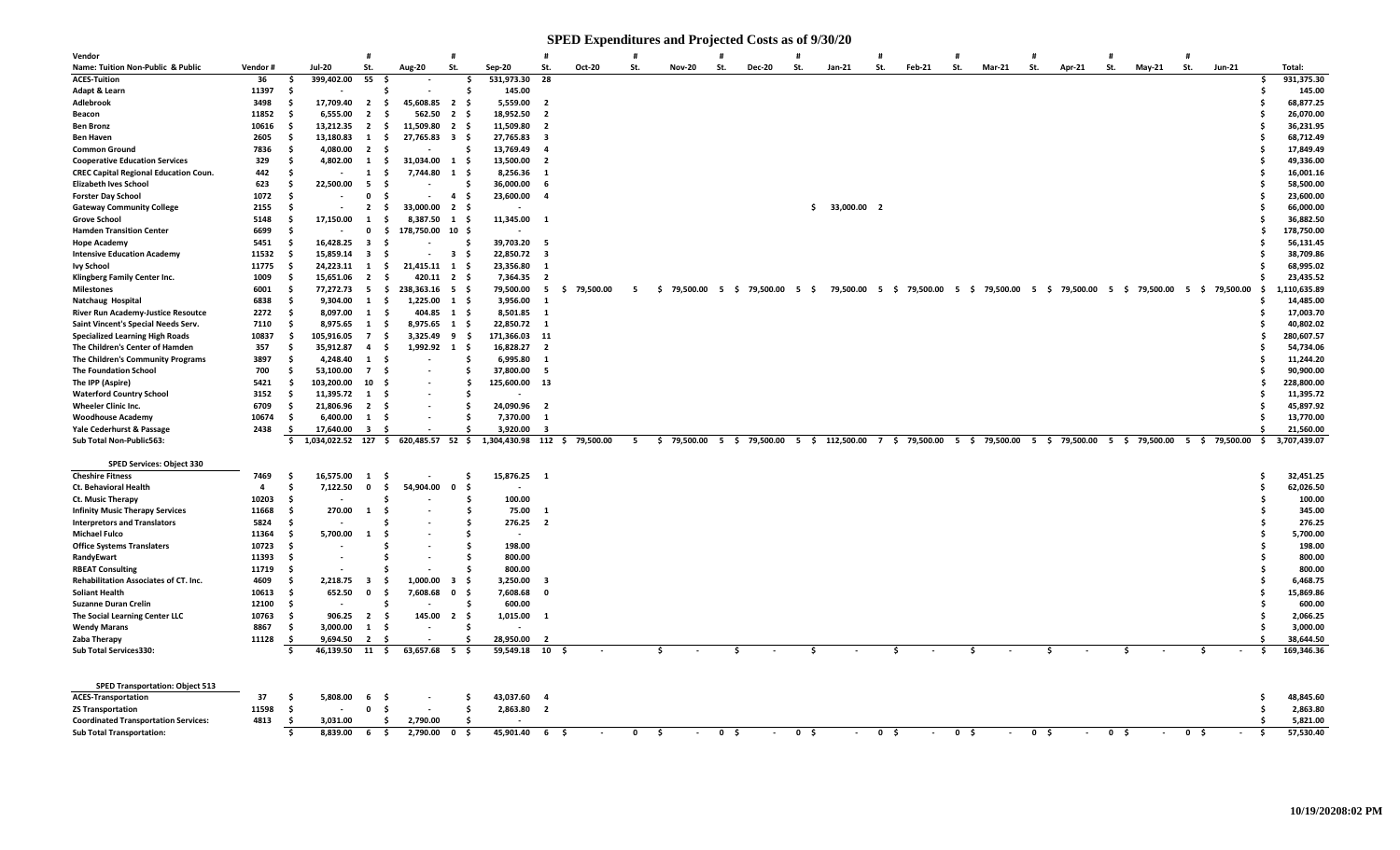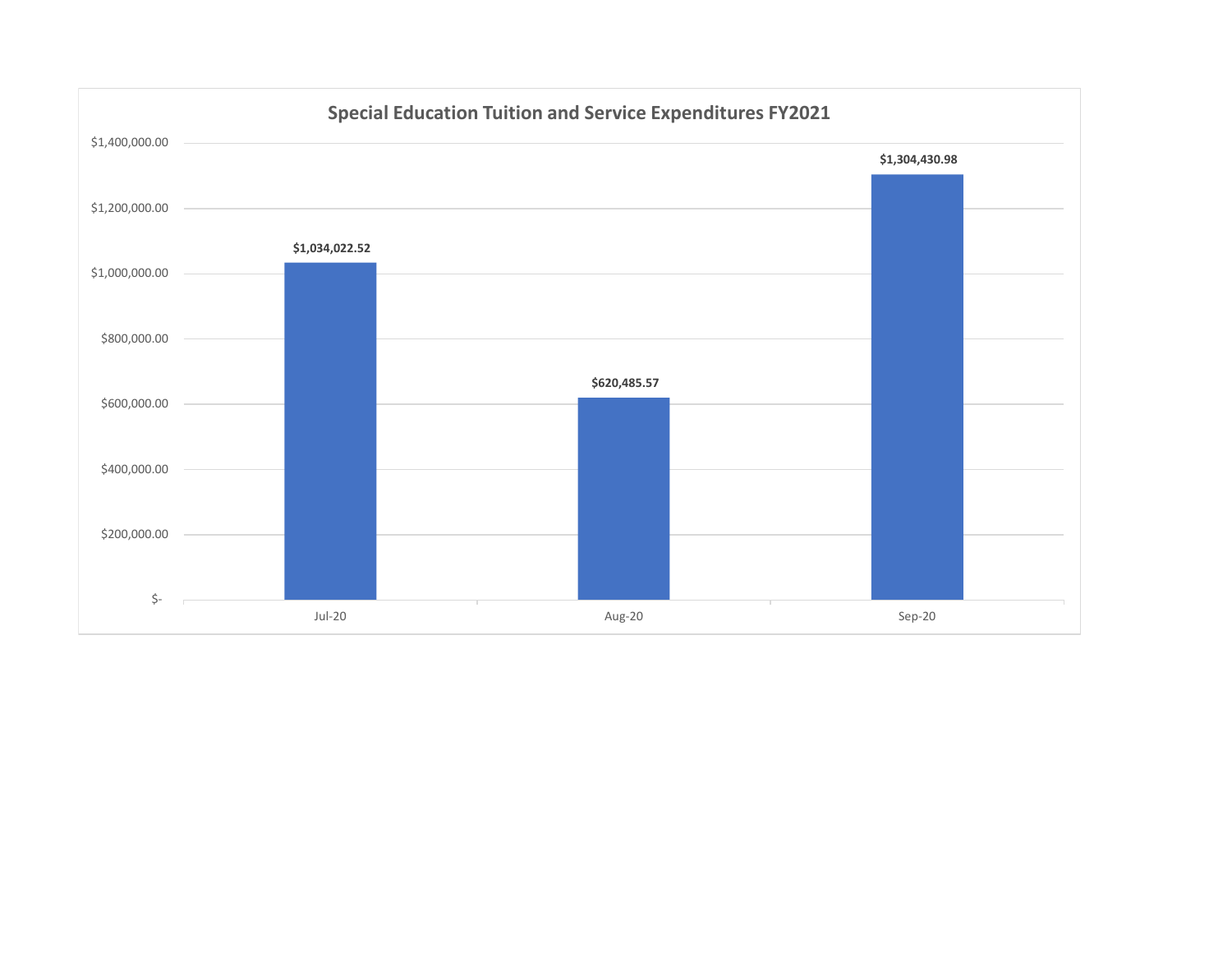**Natural Gas Expenditures and Consumption by Location July and September 2020**

**Object # 621**

**Expenditures:**

| <b>Meter</b> | <b>Account</b> |                         |    |                |    |                |    |           |                                 |    |                          |               |  |    |                                           |  |    |                          |   | Location  |
|--------------|----------------|-------------------------|----|----------------|----|----------------|----|-----------|---------------------------------|----|--------------------------|---------------|--|----|-------------------------------------------|--|----|--------------------------|---|-----------|
| Number:      |                | <b>Number Location:</b> |    | <b>Jul-20</b>  |    | <b>Aug-20</b>  |    | Sep-20    | <b>Oct-20 Nov-20</b>            |    |                          | <b>Dec-20</b> |  |    | Jan-21 Feb-21 Mar-21 Apr-21 May-21 Jun-21 |  |    |                          |   | Totals:   |
| 781820       | 9791           | 670 Wintergreen         | Ś. | $923.66$ \$    |    | 940.45 \$      |    | 960.85    | Ŝ.<br>$\overline{\phantom{a}}$  | Ś  | $\overline{\phantom{a}}$ |               |  | Ś. | Ś                                         |  | Ş. | $\overline{\phantom{a}}$ | Ś | 2,824.96  |
| 781797       | 8110           | Alice (a)               |    | 790.08         |    | 790.08         |    |           |                                 |    |                          |               |  |    |                                           |  |    |                          |   | 1,580.16  |
| 723190       | 8219           | Alice (b)               |    | 44.52          |    | 48.98          |    | 44.52     |                                 |    |                          |               |  |    |                                           |  |    |                          |   | 138.02    |
| 781797       | 7720           | Alice ©                 |    | $\blacksquare$ |    | $\blacksquare$ |    | 840.25    |                                 |    |                          |               |  |    |                                           |  |    |                          |   | 840.25    |
| 723190       | 0088           | Alice (d)               |    |                |    |                |    | 55.18     |                                 |    |                          |               |  |    |                                           |  |    |                          |   | 55.18     |
| 787387       | 4793           | Bear Path               |    | 540.86         |    | 548.85         |    | 757.32    |                                 |    |                          |               |  |    |                                           |  |    |                          |   | 1,847.03  |
| 694677       | 8052           | Central                 |    | 44.95          |    | 46.58          |    | 46.99     |                                 |    |                          |               |  |    |                                           |  |    |                          |   | 138.52    |
| 781796       | 8169           | Central UD              |    | 892.42         |    | 892.42         |    | 892.42    |                                 |    |                          |               |  |    |                                           |  |    |                          |   | 2,677.26  |
| 756383       | 8028           | Church                  |    | 539.35         |    | 541.00         |    | 548.59    |                                 |    |                          |               |  |    |                                           |  |    |                          |   | 1,628.94  |
| 787473       | 8518           | Dunbar(a)               |    | 682.58         |    | 682.58         |    | 682.58    |                                 |    |                          |               |  |    |                                           |  |    |                          |   | 2,047.74  |
| 784390       | 1048           | Dunbar(b)               |    | 238.26         |    | 193.93         |    | 211.59    |                                 |    |                          |               |  |    |                                           |  |    |                          |   | 643.78    |
| 727872       | 5372           | Helen                   |    | 430.61         |    | 409.68         |    | 431.05    |                                 |    |                          |               |  |    |                                           |  |    |                          |   | 1,271.34  |
| 773161       | 4290           | <b>HHS</b>              |    | 2,778.52       |    | 2,767.16       |    | 4,693.32  |                                 |    |                          |               |  |    |                                           |  |    |                          |   | 10,239.00 |
| 753018       | 4340           | <b>HHS Fuel Cell</b>    |    | 0.18           |    | 0.18           |    | 0.18      |                                 |    |                          |               |  |    |                                           |  |    |                          |   | 0.54      |
| 782124       | 8359           | <b>HMS</b>              |    | 1,292.01       |    | 1,180.85       |    | 1,222.58  |                                 |    |                          |               |  |    |                                           |  |    |                          |   | 3,695.44  |
| 782140       | 8268           | Ridge                   |    | 853.19         |    | 853.19         |    | 853.19    |                                 |    |                          |               |  |    |                                           |  |    |                          |   | 2,559.57  |
| 768850       | 8300           | Shepherd                |    | 274.00         |    | 275.79         |    | 296.16    |                                 |    |                          |               |  |    |                                           |  |    |                          |   | 845.95    |
| 728646       | 1957           | Spring                  |    | 505.96         |    | 503.55         |    | 547.31    |                                 |    |                          |               |  |    |                                           |  |    |                          |   | 1,556.82  |
| 641757       | 3342           | Westwoods               |    | 836.53         |    | 820.90         |    | 825.91    |                                 |    |                          |               |  |    |                                           |  |    |                          |   | 2,483.34  |
|              |                | <b>Monthly Totals:</b>  | Ŝ. | 11,667.68      | S. | 11,496.17      | -S | 13,909.99 | \$.<br>$\overline{\phantom{a}}$ | Ś. | $\overline{\phantom{a}}$ |               |  |    |                                           |  | Ś. | $\sim$                   |   | 37,073.84 |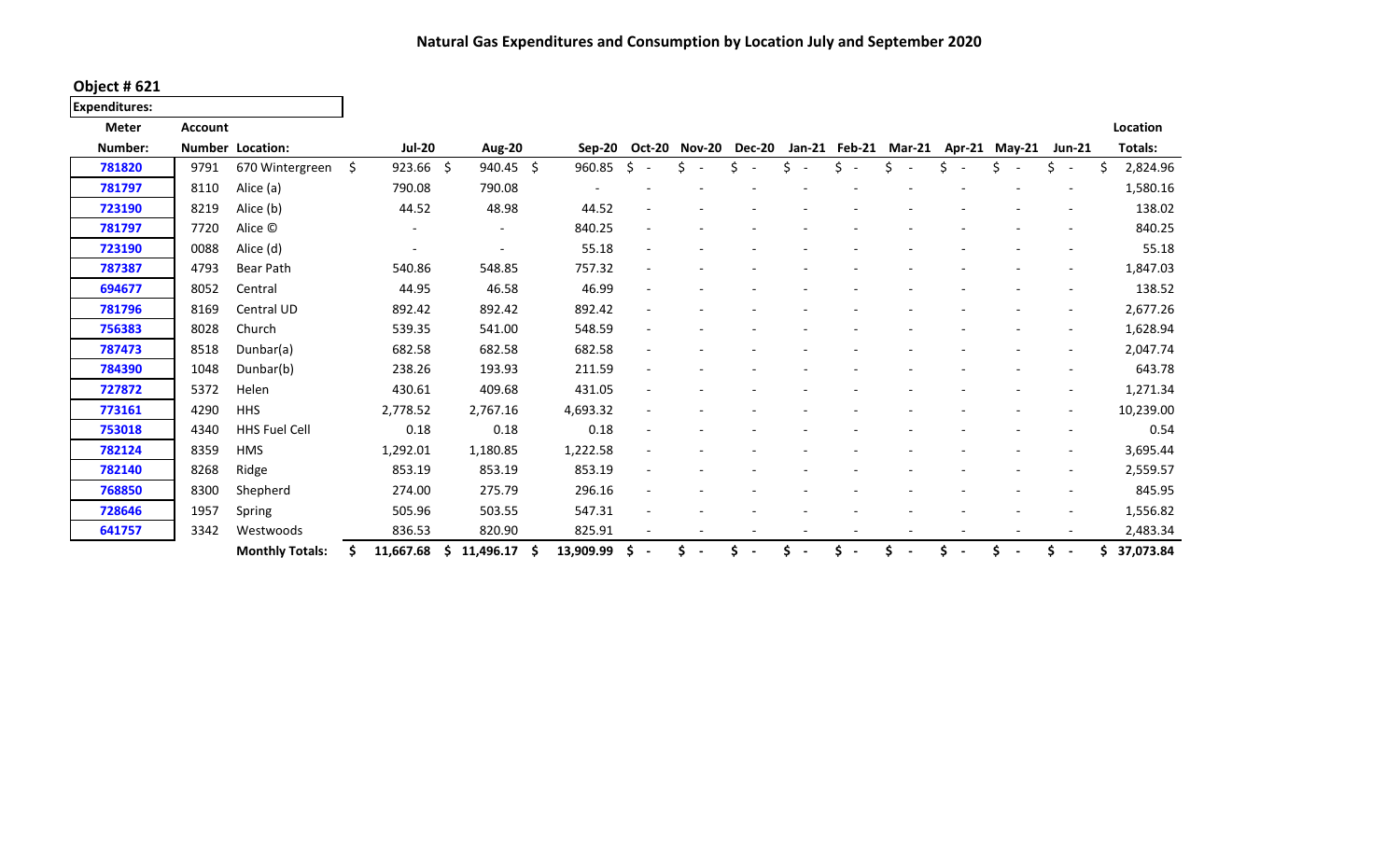| Location:           | <b>Budget</b>    | <b>Actuals</b>  | <b>Balance:</b>  |
|---------------------|------------------|-----------------|------------------|
| 670 Wintergreen     | 41,000.00        | 2,824.96        | 38,175.04        |
| Alice Peck          | 10,000.00        | 2,613.61        | 7,386.39         |
| Bear Path           | 20,000.00        | 1,847.03        | 18,152.97        |
| Central             | 17,457.00        | 2,815.78        | 14,641.22        |
| Church              | 30,000.00        | 1,628.94        | 28,371.06        |
| Dunbar              | 30,000.00        | 2,691.52        | 27,308.48        |
| Helen               | 30,000.00        | 1,271.34        | 28,728.66        |
| HHS                 | 285,000.00       | 10,239.54       | 274,760.46       |
| HMS                 | 66,000.00        | 3,695.44        | 62,304.56        |
| Ridge               | 30,000.00        | 2,559.57        | 27,440.43        |
| Shepherd            | 20,000.00        | 845.95          | 19,154.05        |
| Spring              | 25,000.00        | 1,556.82        | 23,443.18        |
| Westwoods           | 32,000.00        | 2,483.34        | 29,516.66        |
| <b>Grand Total:</b> | \$<br>636,457.00 | \$<br>37,073.84 | \$<br>599,383.16 |



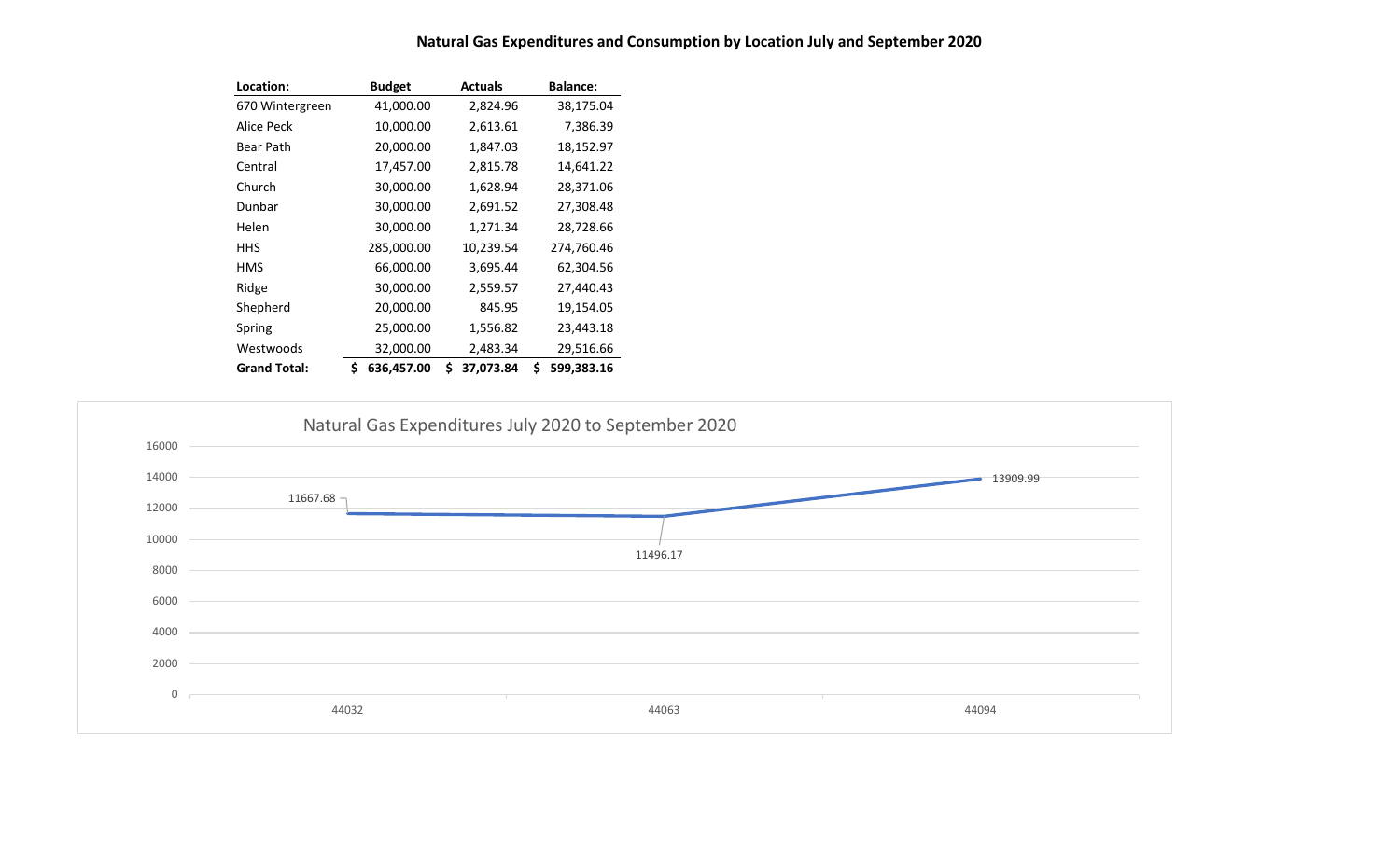**Natural Gas Expenditures and Consumption by Location July and September 2020**

| <b>Usage CCF:</b> |                |                         |                          |                          |                          |                          |                      |  |                      |                      |                          |                          |
|-------------------|----------------|-------------------------|--------------------------|--------------------------|--------------------------|--------------------------|----------------------|--|----------------------|----------------------|--------------------------|--------------------------|
| <b>Meter</b>      | <b>Account</b> |                         |                          |                          |                          |                          |                      |  |                      |                      |                          | Location                 |
| Number:           |                | <b>Number Location:</b> | <b>Jul-20</b>            | <b>Aug-20</b>            | Sep-20                   |                          | Oct-20 Nov-20 Dec-20 |  | Jan-21 Feb-21 Mar-21 | Apr-21 May-21 Jun-21 |                          | Totals:                  |
| 781820            | 9791           | 670 Wintergreen         | 70.00                    | 90.00                    | 110.00                   |                          |                      |  |                      |                      |                          | 270.00                   |
| 781797            | 8110           | Alice (a)               |                          |                          |                          |                          |                      |  |                      |                      |                          | $\overline{\phantom{a}}$ |
| 723190            | 8219           | Alice (b)               | $\overline{\phantom{a}}$ | 4.00                     |                          |                          |                      |  |                      |                      |                          | 4.00                     |
| 781797            | 7720           | Alice ©                 |                          |                          |                          |                          |                      |  |                      |                      |                          | $\overline{\phantom{a}}$ |
| 723190            | 0088           | Alice (d)               |                          |                          | 9.00                     |                          |                      |  |                      |                      |                          | 9.00                     |
| 787387            | 4793           | Bear Path               | 152.69                   | 140.64                   | 440.66                   |                          |                      |  |                      |                      |                          | 733.99                   |
| 694677            | 8052           | Central                 | 5.00                     | 6.00                     | 6.00                     |                          |                      |  |                      |                      |                          | 17.00                    |
| 781796            | 8169           | Central UD              | $\overline{\phantom{a}}$ |                          |                          |                          |                      |  |                      |                      |                          | $\overline{\phantom{a}}$ |
| 756383            | 8028           | Church                  | 16.00                    | 16.00                    | 25.00                    |                          |                      |  |                      |                      |                          | 57.00                    |
| 787473            | 8518           | Dunbar(a)               | $\overline{\phantom{a}}$ | $\overline{\phantom{a}}$ |                          |                          |                      |  |                      |                      |                          | $\overline{\phantom{a}}$ |
| 784390            | 1048           | Dunbar(b)               | 225.00                   | 126.00                   | 138.00                   |                          |                      |  |                      |                      |                          | 489.00                   |
| 727872            | 5372           | Helen                   | 45.54                    | 5.36                     | 34.82                    |                          |                      |  |                      |                      |                          | 85.72                    |
| 773161            | 4290           | <b>HHS</b>              | 350.00                   | 240.00                   | 4,693.32                 |                          |                      |  |                      |                      | $\overline{\phantom{a}}$ | 5,283.32                 |
| 753018            | 4340           | HHS Fuel Cell           | $\overline{\phantom{a}}$ | $\overline{\phantom{a}}$ |                          |                          |                      |  |                      |                      |                          |                          |
| 782124            | 8359           | <b>HMS</b>              | 550.00                   | 160.00                   | 210.00                   |                          |                      |  |                      |                      |                          | 920.00                   |
| 782140            | 8268           | Ridge                   | $\overline{\phantom{a}}$ | $\overline{\phantom{a}}$ | $\overline{\phantom{a}}$ |                          |                      |  |                      |                      |                          | $\overline{\phantom{a}}$ |
| 768850            | 8300           | Shepherd                | 17.41                    | 17.41                    | 44.20                    |                          |                      |  |                      |                      |                          | 79.02                    |
| 728646            | 1957           | Spring                  | 113.00                   | 91.00                    | 143.00                   |                          |                      |  |                      |                      |                          | 347.00                   |
| 641757            | 3342           | Westwoods               | 77.69                    | 22.77                    | 28.13                    | $\overline{\phantom{a}}$ |                      |  |                      |                      | $\overline{\phantom{a}}$ | 128.58                   |
|                   |                | <b>Monthly Totals:</b>  | 1,622.33                 | 919.18                   | 5,882.13                 |                          |                      |  |                      |                      | $\overline{\phantom{a}}$ | 8,423.64                 |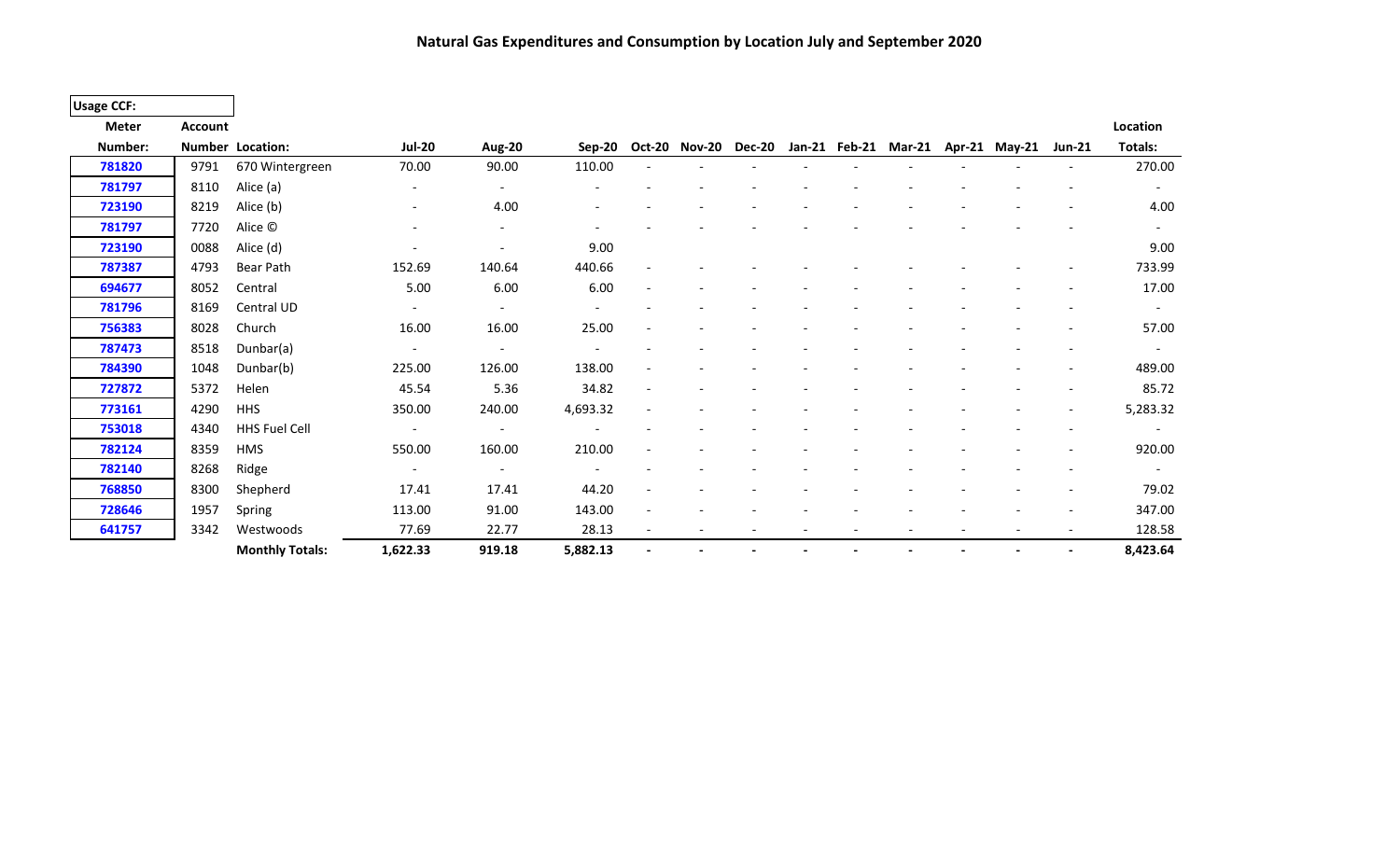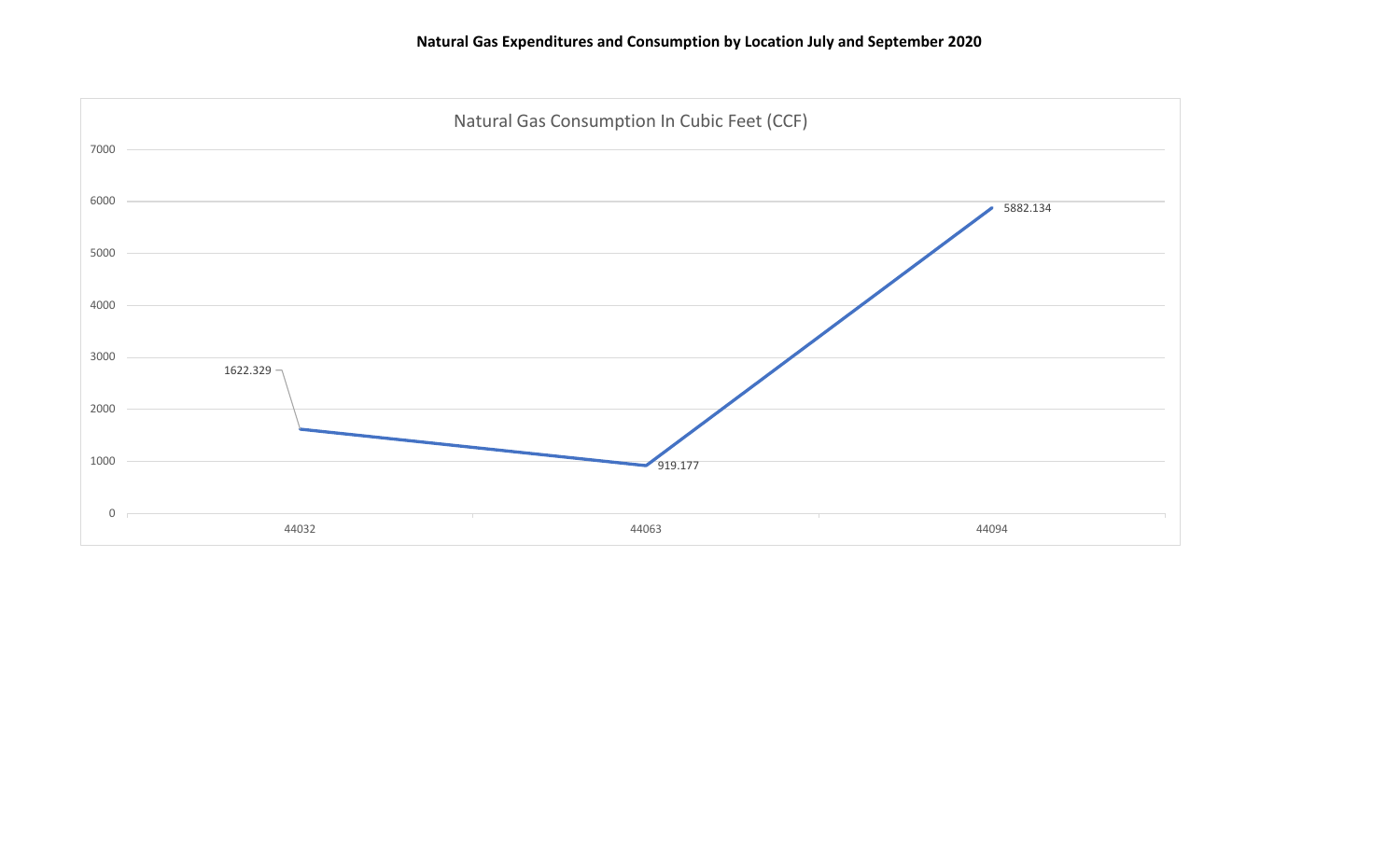# **Electrical Expenditures and Kilowatt Consumption by Location May 2020-September 2020 (5-Months)**

| <b>Expenditures-Object Code 622</b>        |                   |      |                  |     |                  |     |                    |     |              |                                |                               |                                                                |                                |                                |                          |    |                          |    |              |
|--------------------------------------------|-------------------|------|------------------|-----|------------------|-----|--------------------|-----|--------------|--------------------------------|-------------------------------|----------------------------------------------------------------|--------------------------------|--------------------------------|--------------------------|----|--------------------------|----|--------------|
| Location:                                  | May-20            |      | <b>Jun-20</b>    |     | Jul-20           |     | Aug-20             |     |              |                                |                               | Sep-20 Oct-20 Nov-20 Dec-20 Jan-21 Feb-21 Mar-21 Apr-21 Total: |                                |                                |                          |    |                          |    |              |
| 60 Putnam Ave-7984                         | Ŝ.<br>$608.56$ \$ |      | 764.15 \$        |     | $956.42 \quad $$ |     | $1,140.25$ \$      |     | 1,182.57     | \$ -                           | S                             | Ś.                                                             | s -                            | S.                             |                          | Ś. | $\overline{\phantom{a}}$ | S. | 4,651.95     |
| 60 Putnam Ave-7737                         | Ś<br>1,893.49     | S    | 2,061.45         | -\$ | $2,548.27$ \$    |     | $3,012.41$ \$      |     | 2,665.45     | \$                             | Ś                             | Ś                                                              | Ś                              | \$                             |                          | Ś. |                          |    | 12,181.07    |
| <b>Helen St.-1237</b>                      | 2,276.75          | .S   | $2,524.45$ \$    |     | 4,353.59         |     | $5,097.54$ \$      |     | 5,686.37     | $\zeta$ -                      | Ś.                            | Ś                                                              | Ś                              | \$                             |                          | Ś. | $\overline{\phantom{a}}$ |    | 19,938.70    |
| Church-6351                                | 2,445.38          | -S   | $2,219.24$ \$    |     | 4,675.80         | -S  | 7,514.64 \$        |     | 7,013.91     | $\zeta$ -                      | \$                            | Ś                                                              | Ś.                             | \$                             |                          | Ś. | - -                      |    | 23,868.97    |
| ShepherdGlen-8501                          | 6,179.26          | .S   | 4,641.87         | -S  | 4,824.13         |     | 9,535.31           | -S  | 9,952.36     | S.                             | Ś                             | Ś                                                              | Ś                              | \$                             |                          | Ś  | $\overline{\phantom{a}}$ |    | 35,132.93    |
| Ridge Hill-6446                            | 3,481.23          | -S   | 4,310.68         | -\$ | 7,599.84         |     | 9,464.64           | -S  | 11,412.66    | \$                             | Ś                             | Ś                                                              |                                | \$                             |                          | \$ | $\overline{\phantom{a}}$ |    | 36,269.05    |
| West Woods-6560                            | 4,919.45          | -S   | 3,822.26         | - S | 5,099.90         |     | 7,968.97 \$        |     | 7,764.60     | S.                             | Ś                             | Ś                                                              |                                | \$                             |                          | \$ | $\overline{\phantom{a}}$ |    | 29,575.18    |
| Peck-6346                                  | 819.35            | -\$  | 760.88           | -S  | 1,061.36         | -S  | 3,709.87           | -S  | 6,279.10     | \$.                            | Ś                             | Ś                                                              |                                | \$                             | $\overline{\phantom{a}}$ | Ś  | $\overline{\phantom{a}}$ |    | 12,630.56    |
| Dunbar-1487                                | 2,100.60          | S    | 2,279.87 \$      |     | 4,064.07         | -S  | 4,871.50           | -S  | 5,285.19     | \$.                            | Ś<br>$\overline{\phantom{0}}$ | Ś                                                              |                                | \$                             | $\overline{\phantom{a}}$ | Ś  | $\overline{\phantom{a}}$ |    | 18,601.23    |
| HS-3094                                    | \$24,176.70       | S.   | 23,082.29        | -S  | 28,756.60        | S   | 34,879.26          | -S  | 37,222.05    | S.                             | Ś                             | Ś                                                              |                                | \$                             | $\overline{\phantom{a}}$ | Ś  | $\overline{\phantom{a}}$ |    | \$148,116.90 |
| Spring Glen-7340                           | 85.93             | S    | 84.47 \$         |     | 82.30            | -S  | 82.78              | - S | 86.12        | S.                             | Ś<br>$\overline{\phantom{a}}$ | Ś<br>$\overline{\phantom{a}}$                                  |                                | \$                             | $\overline{\phantom{a}}$ | Ś. |                          |    | 421.60       |
| Bear Path-2005                             | 2,597.16          | -S   | 2,144.28         | -S  | 2,810.30         | -S  | 7,053.37           | -S  | 9,624.29     | S                              | Ś                             | Ś<br>$\overline{\phantom{a}}$                                  |                                | \$                             | $\overline{\phantom{a}}$ | Ś  | $\overline{\phantom{a}}$ |    | 24,229.40    |
| Spring Glen-2047                           | 2,941.76<br>S     | -S   | $2,925.67$ \$    |     | 2,441.05         | S   | 5,554.61           | -S  | 7,454.37     | \$.                            | \$                            | Ś                                                              |                                | \$                             |                          | Ś  |                          | S  | 21,317.46    |
| 2040 Dixwell-8658                          | 403.99            | S    | 1,489.28         | - S | 462.47           | -S  | 417.47 \$          |     | 455.53       | S.                             | Ś                             | Ś                                                              | Ś                              | \$                             |                          | S  | $\overline{\phantom{a}}$ | s  | 3,228.74     |
| 2761 Dixwell-5472                          | S<br>5,964.86     | -S   | 5,801.27         | -Ş  | 12,134.03        | \$. | 20,864.29          | S   | 22,495.47    | S                              | Ś                             | Ś                                                              |                                | \$                             |                          | Ś  | $\overline{\phantom{a}}$ | \$ | 67,259.92    |
| 2761 Dixwell-5480                          | 26.41 S           |      | 37.18            | -S  | 16.98            | -S  | $191.65 \quad$ \$  |     | 27.08        | \$.                            | Ś                             | Ś                                                              |                                | \$                             |                          | S  |                          | Ś  | 299.30       |
| 959 Mix Ave.-6589                          | Ś<br>255.12       | -\$  | $103.71 \quad $$ |     | 52.30            | -\$ | $52.30\frac{1}{2}$ |     | 52.30        | \$                             | Ś                             | Ś                                                              | Ś                              | \$                             |                          | \$ | $\overline{\phantom{a}}$ | Ś  | 515.73       |
| 670 Wintergreen-7181                       | S<br>6,250.65     | S    | 6,620.25         | -S  | 7,458.93         | S   | 9,886.60           | S   | 10,761.82    | S.<br>$\overline{\phantom{a}}$ | Ś<br>$\overline{\phantom{0}}$ | Ś<br>$\overline{\phantom{a}}$                                  | Ŝ.<br>$\overline{\phantom{a}}$ | \$<br>$\overline{\phantom{a}}$ | $\overline{\phantom{a}}$ | \$ | $\overline{a}$           | Ś  | 40,978.25    |
| 670 Wintergreen-8148                       | 27.60             | S    | 16.98            | S   | 16.98            |     | 16.98              | S   | 46.49        | S<br>$\overline{\phantom{a}}$  | Ś<br>$\overline{\phantom{a}}$ | Ś<br>$\overline{\phantom{a}}$                                  | $\overline{\phantom{a}}$       | Ś.                             | $\overline{\phantom{a}}$ | Ś  | $\overline{\phantom{a}}$ | Ś  | 125.03       |
| Total:                                     | \$67,454.25       | \$.  | 65,690.23        | -\$ | 89,415.32        |     | \$131,314.44       |     | \$145,467.73 |                                |                               |                                                                |                                |                                |                          |    |                          |    | 499,341.97   |
|                                            |                   |      |                  |     |                  |     |                    |     |              |                                |                               |                                                                |                                |                                |                          |    |                          |    |              |
| Location:                                  | <b>Budget:</b>    |      | Actual:          |     | Available:       |     |                    |     |              |                                |                               |                                                                |                                |                                |                          |    |                          |    |              |
| 2761 Dixwell-5472 & 5480                   | 280,000           | S    | $67,559.22$ \$   |     | 212,440.78       |     |                    |     |              |                                |                               |                                                                |                                |                                |                          |    |                          |    |              |
| 60 Putnam Ave-7737&7984                    | 77,579            | \$.  | 16,833.02 \$     |     | 60,745.98        |     |                    |     |              |                                |                               |                                                                |                                |                                |                          |    |                          |    |              |
| 670 Wintergreen-7181 & 8148                | 100,000           | \$.  | 41,103.28        | -Ş  | 58,896.72        |     |                    |     |              |                                |                               |                                                                |                                |                                |                          |    |                          |    |              |
| Bear Path-2005                             | 130,000 \$        |      | 24,229.40        | - S | 105,770.60       |     |                    |     |              |                                |                               |                                                                |                                |                                |                          |    |                          |    |              |
| Church-6351                                | 80,000 \$         |      | 23,868.97 \$     |     | 56,131.03        |     |                    |     |              |                                |                               |                                                                |                                |                                |                          |    |                          |    |              |
| Dunbar-1487                                | 60,000            | S.   | 18,601.23        | -S  | 41,398.77        |     |                    |     |              |                                |                               |                                                                |                                |                                |                          |    |                          |    |              |
| <b>Helen St.-1237</b>                      | 60,000            | S.   | 19,938.70        | - Ş | 40,061.30        |     |                    |     |              |                                |                               |                                                                |                                |                                |                          |    |                          |    |              |
| HS-3094 & 2040 Dixwell-8658 & 959 Mix-6589 | 505,000           |      | \$151,861.37     | -Ş  | 353,138.63       |     |                    |     |              |                                |                               |                                                                |                                |                                |                          |    |                          |    |              |
| Peck-6346                                  | 40,000            | - \$ | 12,630.56        | Ş   | 27,369.44        |     |                    |     |              |                                |                               |                                                                |                                |                                |                          |    |                          |    |              |
| Ridge Hill-6446                            | 120,000           | S.   | 36,269.05        | -Ş  | 83,730.95        |     |                    |     |              |                                |                               |                                                                |                                |                                |                          |    |                          |    |              |
| ShepherdGlen-8501                          | 150,000           | S.   | 35,132.93        | S   | 114,867.07       |     |                    |     |              |                                |                               |                                                                |                                |                                |                          |    |                          |    |              |
| Spring Glen-2047 & 7340                    | 60,000            | \$.  | 21,739.06        | -S  | 38,260.94        |     |                    |     |              |                                |                               |                                                                |                                |                                |                          |    |                          |    |              |
| West Woods-6560                            | 145,000           | \$   | 29,575.18        | Ś   | 115,424.82       |     |                    |     |              |                                |                               |                                                                |                                |                                |                          |    |                          |    |              |

Total: Total: 1,807,579 \$ 499,341.97 \$ 1,308,237.03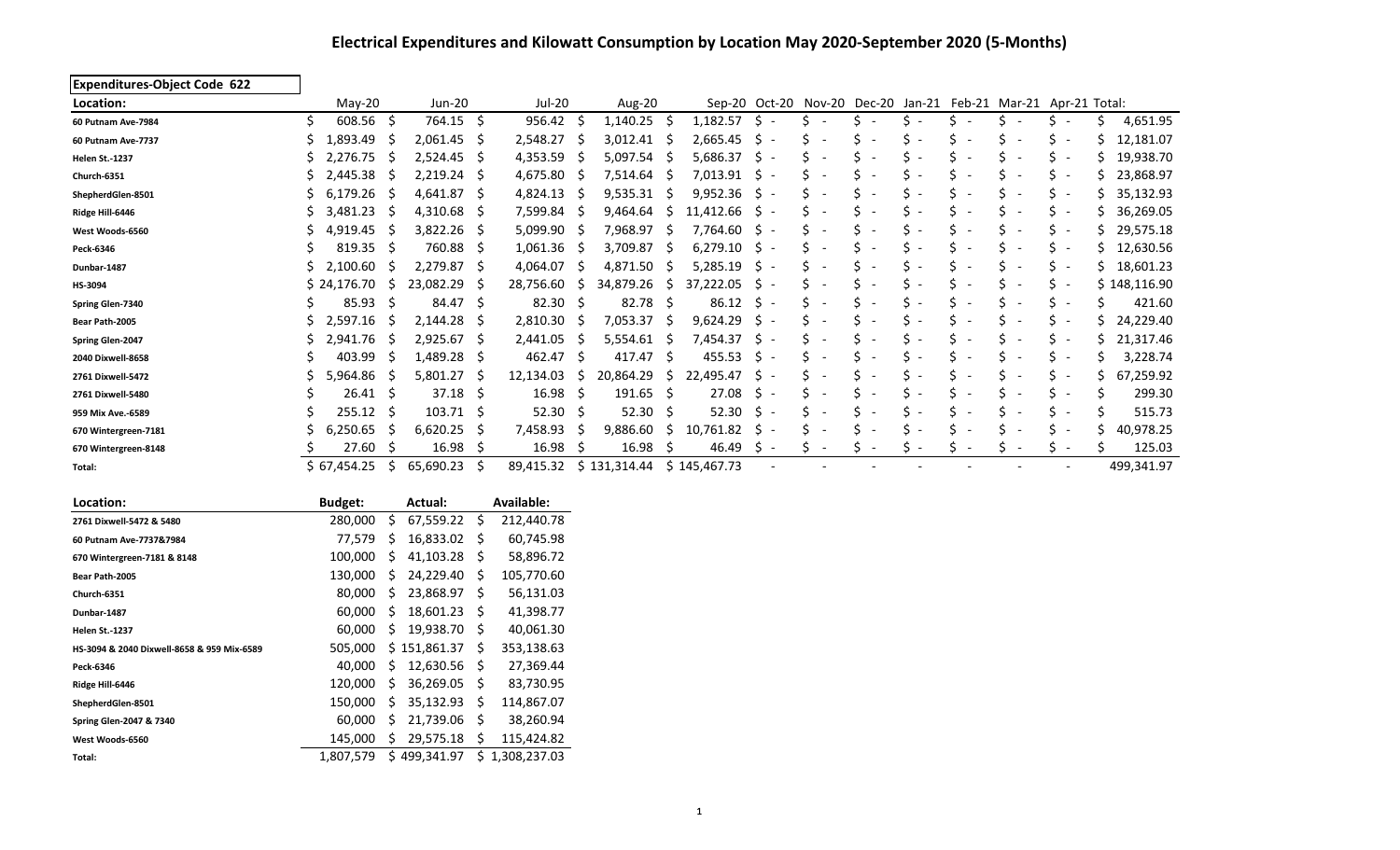## **Electrical Expenditures and Kilowatt Consumption by Location May 2020-September 2020 (5-Months)**

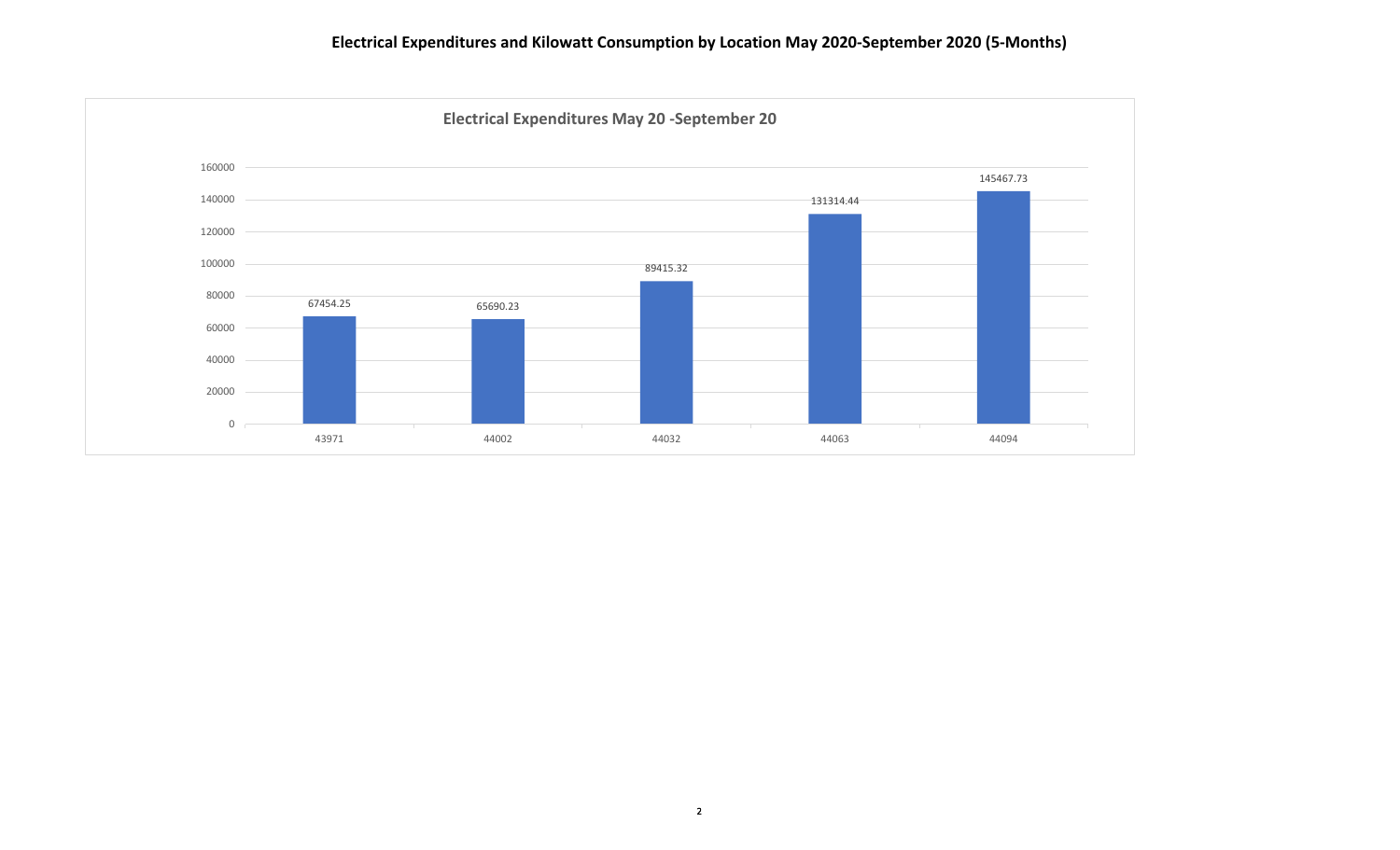## **Electrical Expenditures and Kilowatt Consumption by Location May 2020-September 2020 (5-Months)**

| <b>Kilowatts</b>      |         |                          |                              |                          |         |                          |                      |        |               |                          |           |
|-----------------------|---------|--------------------------|------------------------------|--------------------------|---------|--------------------------|----------------------|--------|---------------|--------------------------|-----------|
| Location:             | May-20  | Jun-20                   | Jul-20                       | Aug-20                   | Sep-20  |                          | Oct-20 Nov-20 Dec-20 | Jan-21 | Feb-21 Mar-21 | Apr-21                   | Total:    |
| 60 Putnam Ave-7984    | 3,280   | 3,760                    | 4,400                        | 5,280                    | 5,400   |                          |                      |        |               |                          | 22,120    |
| 60 Putnam Ave-7737    | 12,080  | 12,160                   | 13,600                       | 15,840                   | 13,280  |                          |                      |        |               |                          | 66,960    |
| <b>Helen St.-1237</b> | 14,374  | 14,364                   | 22,048                       | 27,484                   | 32,144  | $\overline{\phantom{a}}$ |                      |        |               |                          | 110,414   |
| Church-6351           | 14,683  | 11,805                   | 23,836                       | 46,203                   | 39,565  | $\overline{\phantom{a}}$ |                      |        |               |                          | 136,092   |
| ShepherdGlen-8501     | 37,534  | 27,869                   | 28,955                       | 55,772                   | 59,482  | $\overline{\phantom{a}}$ |                      |        |               |                          | 209,612   |
| Ridge Hill-6446       | 17,466  | 21,281                   | 33,607                       | 46,661                   | 58,384  | $\overline{\phantom{a}}$ |                      |        |               |                          | 177,399   |
| Westwoods-6560        | 33,000  | 22,200                   | 26,100                       | 40,500                   | 40,200  |                          |                      |        |               | $\overline{\phantom{a}}$ | 162,000   |
| Peck-6346             | 3,209   | 2,904                    | 4,109                        | 12,724                   | 28,139  | $\overline{\phantom{a}}$ |                      |        |               |                          | 51,085    |
| Dunbar-1487           | 13,096  | 14,274                   | 19,276                       | 23,601                   | 28,918  | $\overline{\phantom{a}}$ |                      |        |               |                          | 99,165    |
| HS-3094               | 168,800 | 155,400                  | 166,600                      | 212,200                  | 217,800 | ٠                        |                      |        |               |                          | 920,800   |
| Spring Glen-7340      | 283     | 267                      | 239                          | 243                      | 271     |                          |                      |        |               |                          | 1,303     |
| Bear Path-2005        | 16,800  | 11,760                   | 14,760                       | 37,200                   | 56,640  | $\overline{\phantom{0}}$ |                      |        |               |                          | 137,160   |
| Spring Glen-2047      | 18,800  | 16,800                   | 14,800                       | 17,200                   | 36,800  | $\overline{\phantom{a}}$ |                      |        |               |                          | 104,400   |
| 2040 Dixwell-8658     | 2,160   | 3,040                    | 2,560                        | 2,240                    | 2,480   | $\overline{\phantom{a}}$ |                      |        |               | $\overline{\phantom{a}}$ | 12,480    |
| 2761 Dixwell-5472     | 39,600  | 38,100                   | 64,500                       | 117,000                  | 141,300 | $\overline{\phantom{a}}$ |                      |        |               | $\overline{\phantom{a}}$ | 400,500   |
| 2761 Dixwell-5480     | 40      | 80                       | $\qquad \qquad \blacksquare$ |                          | 40      |                          |                      |        |               |                          | 160       |
| 959 Mix Ave.-6589     | 1,409   | 25                       |                              |                          |         |                          |                      |        |               |                          | 1,434     |
| 670 Wintergreen-7181  | 16,000  | 17,600                   | 19,200                       | 38,800                   | 50,800  | ٠                        |                      |        |               |                          | 142,400   |
| 670 Wintergreen-8148  | 40      | $\overline{\phantom{a}}$ | $\overline{\phantom{a}}$     | $\overline{\phantom{a}}$ |         |                          |                      |        |               |                          | 40        |
| Total:                | 412,654 | 373,689                  | 458,590                      | 698,948                  | 811,643 |                          |                      |        |               |                          | 2,755,524 |

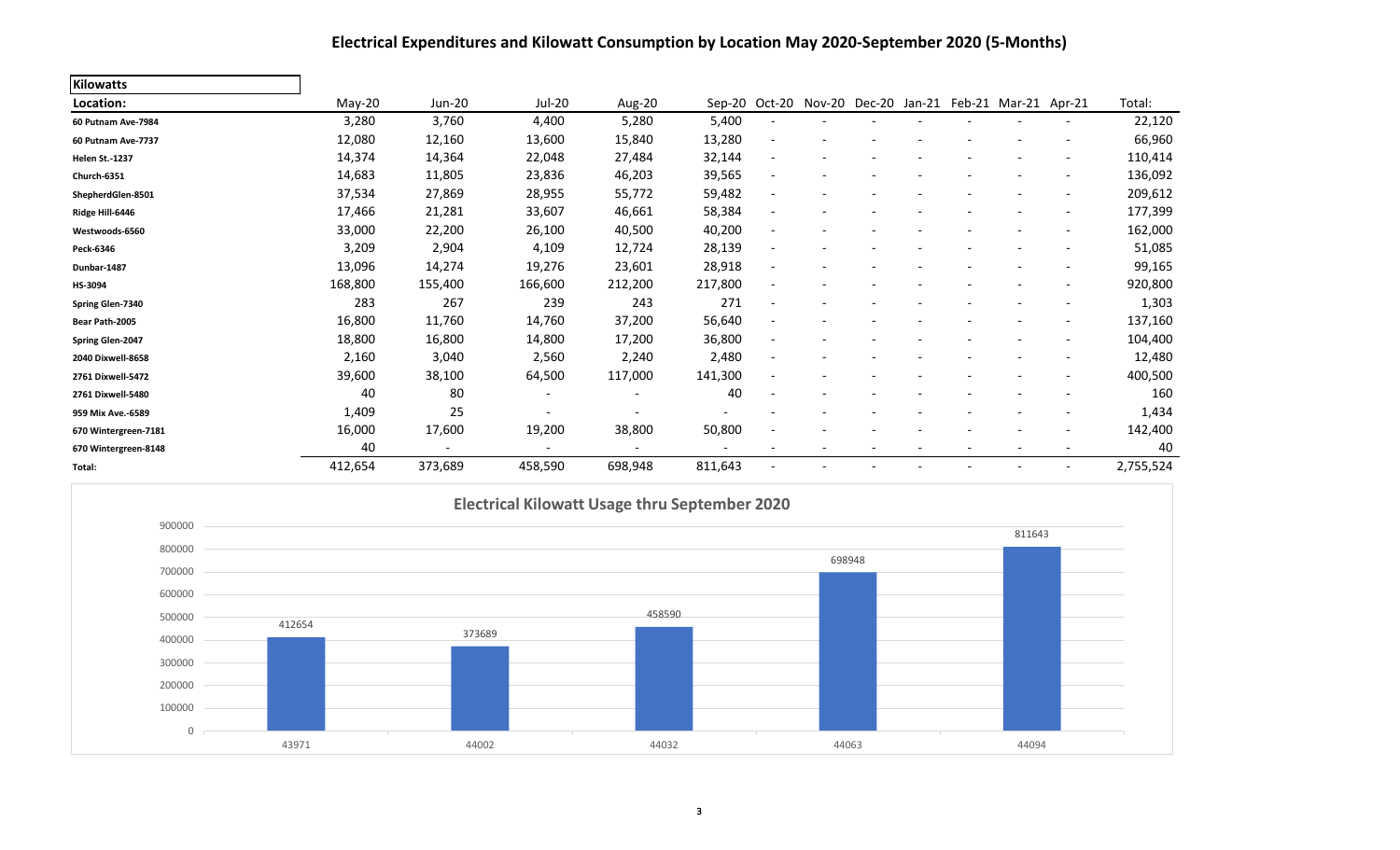### **Water Consumption by Location for the First Quarter of FY 2021 with a comparison to the same period back to Calendar Year 2019**

| <b>Expenditures-Object Code 411</b> |                     |                |                                |                          |    |                          |    |           |                        |            |     |                  |     |                 |
|-------------------------------------|---------------------|----------------|--------------------------------|--------------------------|----|--------------------------|----|-----------|------------------------|------------|-----|------------------|-----|-----------------|
| Location:                           | 1st QTR.            | 2nd QTR.       |                                | 3rd QTR.                 |    | 4th QTR.                 |    | Total:    | <b>Expenditures</b>    |            |     |                  |     |                 |
| <b>60 Putnam Ave.-7572</b>          | \$<br>289.74        | \$             | Ś<br>٠                         |                          | \$ |                          | Ś. | 289.74    | Location:              | Budget:    |     | <b>Expenses:</b> |     | <b>Balance:</b> |
| <b>Spring Glen-6488</b>             | \$<br>353.81 \$     |                | \$<br>÷.                       | $\sim$                   | \$ | ٠                        | Ś  | 353.81    | <b>Shepherd Glen:</b>  | 4,500      | \$. | 1,261.19         | \$  | 3,238.81        |
| <b>Helen St.-1596</b>               | \$<br>353.81 \$     |                | \$<br>$\overline{\phantom{a}}$ | $\overline{\phantom{a}}$ | \$ |                          | Ś. | 353.81    | <b>Church Street:</b>  | 4,500 \$   |     | 347.52           | -Ś  | 4,152.48        |
| ShepherdGlen-9049                   | \$<br>949.84        | \$             | \$<br>$\sim$                   | $\overline{\phantom{a}}$ | \$ |                          | Ś  | 949.84    | <b>Dunbar Hill:</b>    | 4,500 \$   |     | 249.57           | -Ś  | 4,250.43        |
| ShepherdGlen-8850                   | \$<br>311.35 \$     |                | \$<br>$\overline{\phantom{a}}$ | $\sim$                   | \$ |                          | Ś. | 311.35    | <b>Helen Street</b>    | 4,500 \$   |     | 669.18 \$        |     | 3,830.82        |
| <b>Hamden HS-0917</b>               | \$<br>$1,223.01$ \$ |                | \$<br>$\overline{\phantom{a}}$ | $\sim$                   | Ś  | ٠                        | \$ | 1,223.01  | <b>Alice Peck:</b>     | $500 \div$ |     | $261.63$ \$      |     | 238.37          |
| <b>Bear Path-9419</b>               | \$<br>1,899.68      | \$             | \$<br>۰.                       | $\overline{\phantom{a}}$ | Ś  |                          | \$ | 1,899.68  | <b>Wintergreen:</b>    | $7,500$ \$ |     | 353.81 \$        |     | 7,146.19        |
| <b>Wintergreen-4996</b>             | \$<br>353.81 \$     |                | \$<br>$\frac{1}{2}$            | $\blacksquare$           | \$ |                          | \$ | 353.81    | <b>Spring Glen:</b>    | 4,500 \$   |     | 353.81 \$        |     | 4,146.19        |
| 35 HillField Rd.-3251               | \$<br>261.63        | \$             | Ś<br>$\overline{\phantom{0}}$  | $\sim$                   | \$ |                          | Ś  | 261.63    | <b>Ridge Hill:</b>     | 4,500 \$   |     | 261.63           | - Ś | 4,238.37        |
| <b>Helen St.-1190</b>               | \$<br>$315.37$ \$   |                | \$<br>÷.                       | $\sim$                   | Ś  |                          | Ś  | 315.37    | <b>Bear Path:</b>      | 4,500      | -\$ | 1,899.68 \$      |     | 2,600.32        |
| Ridge Hill-5030                     | \$<br>261.63        | \$             | Ś<br>$\overline{\phantom{0}}$  | $\overline{\phantom{a}}$ | Ś  |                          | \$ | 261.63    | <b>West Woods:</b>     | $5,500$ \$ |     | 277.71           | - Ś | 5,222.29        |
| Westwoods-5742                      | \$<br>277.71 \$     |                | Ś<br>$\overline{\phantom{0}}$  | $\overline{\phantom{a}}$ | \$ |                          | Ś  | 277.71    | <b>Middle School:</b>  | 11,500     | -\$ | $9,148.51$ \$    |     | 2,351.49        |
| <b>Hamden Middle-8115</b>           | \$<br>$4,920.23$ \$ |                | \$<br>$\overline{\phantom{0}}$ | $\overline{\phantom{a}}$ | \$ |                          | \$ | 4,920.23  | <b>High School:</b>    | 19,000 \$  |     | 1,223.01         | .s  | 17,776.99       |
| Church St.-2014                     | \$<br>347.52 \$     |                | Ś<br>÷.                        | $\overline{\phantom{a}}$ | Ś  |                          | Ś  | 347.52    | <b>Central Office:</b> | $2,500$ \$ |     | 289.74           | -\$ | 2,210.26        |
| <b>Dunbar Hill-0592</b>             | \$<br>249.57 \$     |                | Ś<br>$\overline{\phantom{0}}$  | $\overline{\phantom{a}}$ | Ś  |                          | Ś  | 249.57    | Total:                 | 78,000     | S   | 16,596.99        | Ŝ   | 61,403.01       |
| <b>Hamden Middle-9113</b>           | $4,228.28$ \$<br>\$ |                | \$<br>$\sim$                   |                          | Ś. |                          | Ś  | 4,228.28  |                        |            |     |                  |     |                 |
| Total:                              | 16,596.99           | $\blacksquare$ |                                |                          |    | $\overline{\phantom{a}}$ |    | 16,596.99 |                        |            |     |                  |     |                 |

| <b>Expenditures</b>    |         |    |                  |                |                 |  |
|------------------------|---------|----|------------------|----------------|-----------------|--|
| Location:              | Budget: |    | <b>Expenses:</b> |                | <b>Balance:</b> |  |
| <b>Shepherd Glen:</b>  | 4,500   | \$ | 1,261.19         | \$<br>3,238.81 |                 |  |
| <b>Church Street:</b>  | 4,500   | \$ | 347.52           | \$             | 4,152.48        |  |
| <b>Dunbar Hill:</b>    | 4,500   | Ś  | 249.57           | \$             | 4,250.43        |  |
| <b>Helen Street</b>    | 4,500   | \$ | 669.18           | \$             | 3,830.82        |  |
| <b>Alice Peck:</b>     | 500     | Ś  | 261.63           | Ś              | 238.37          |  |
| <b>Wintergreen:</b>    | 7,500   | Ś  | 353.81           | \$             | 7,146.19        |  |
| <b>Spring Glen:</b>    | 4,500   | \$ | 353.81           | \$             | 4,146.19        |  |
| <b>Ridge Hill:</b>     | 4,500   | Ś  | 261.63           | Ś              | 4,238.37        |  |
| <b>Bear Path:</b>      | 4,500   | Ś  | 1,899.68         | \$             | 2,600.32        |  |
| <b>West Woods:</b>     | 5,500   | \$ | 277.71           | \$             | 5,222.29        |  |
| <b>Middle School:</b>  | 11,500  | Ś  | 9,148.51         | \$             | 2,351.49        |  |
| <b>High School:</b>    | 19,000  | Ś  | 1,223.01         | \$             | 17,776.99       |  |
| <b>Central Office:</b> | 2,500   | \$ | 289.74           | \$             | 2,210.26        |  |
| Total:                 | 78,000  | Ś  | 16,596.99        | Ś              | 61,403.01       |  |

| Gallons |  |
|---------|--|

| <b>Janung</b>              |                          |          |                          |                          |                          | companioun             | ---           | 2020      |            |
|----------------------------|--------------------------|----------|--------------------------|--------------------------|--------------------------|------------------------|---------------|-----------|------------|
| Location:                  | 1st QTR.                 | 2nd QTR. | 3rd QTR.                 | 4th QTR.                 | Total:                   |                        | $4/19 - 7/19$ | 4/20-7/20 |            |
| <b>60 Putnam Ave.-7572</b> | 13,464                   |          |                          |                          | 13,464                   | Location:              | Gallons       | Gallons   | Savings:   |
| <b>Spring Glen-6488</b>    | 5,236                    |          | ٠                        |                          | 5,236                    | <b>Shepherd Glen:</b>  | 79,288        | 5,984     | 73,304     |
| <b>Helen St.-1596</b>      | $\overline{\phantom{a}}$ | ٠        | $\overline{\phantom{a}}$ | $\overline{\phantom{a}}$ | $\overline{\phantom{a}}$ | <b>Church Street:</b>  | 94,996        | 12,716    | 82,280     |
| ShepherdGlen-9049          |                          |          |                          |                          |                          | Dunbar Hill:           | 74,052        | 5,984     | 68,068     |
| ShepherdGlen-8850          | 5,984                    |          |                          |                          | 5,984                    | <b>Helen Street</b>    | 118,932       | 6,732     | 112,200    |
| Hamden HS-0917             | 29,172                   |          |                          | $\overline{\phantom{a}}$ | 29,172                   | <b>Alice Peck:</b>     | 120,428       | 8,228     | 112,200    |
| <b>Bear Path-9419</b>      | 3,740                    |          |                          |                          | 3,740                    | <b>Wintergreen:</b>    | 204,204       | 12,716    | 191,488    |
| <b>Wintergreen-4996</b>    | 12,716                   |          | ۰                        | $\overline{\phantom{a}}$ | 12,716                   | <b>Spring Glen:</b>    | 68,068        | 5,236     | 62,832     |
| 35 HillField Rd.-3251      | 8,228                    |          | $\overline{\phantom{a}}$ |                          | 8,228                    | <b>Ridge Hill:</b>     | 64,328        | 8,228     | 56,100     |
| <b>Helen St.-1190</b>      | 6,732                    |          |                          |                          | 6,732                    | <b>Bear Path:</b>      | 70,312        | 3,740     | 66,572     |
| Ridge Hill-5030            | 8,228                    |          |                          |                          | 8,228                    | <b>West Woods:</b>     | 117,436       | 11,220    | 106,216    |
| Westwoods-5742             | 11,220                   |          | ۰                        | $\overline{\phantom{a}}$ | 11,220                   | <b>Middle School:</b>  | 3,740         | 504,152   | (500, 412) |
| <b>Hamden Middle-8115</b>  | 504,152                  |          |                          | $\overline{\phantom{a}}$ | 504,152                  | <b>High School:</b>    | 234,872       | 29,172    | 205,700    |
| Church St.-2014            | 12,716                   |          |                          | $\overline{\phantom{a}}$ | 12,716                   | <b>Central Office:</b> | 31,416        | 13,464    | 17,952     |
| <b>Dunbar Hill-0592</b>    | 5,984                    | ٠        | $\overline{\phantom{a}}$ | $\overline{\phantom{a}}$ | 5,984                    | Total:                 | 1,282,072     | 627,572   | 654,500    |
| Total:                     | 627,572                  |          |                          |                          | 627,572                  |                        |               |           |            |

| 2nd QTR.<br>4/19-7/19<br>4/20-7/20<br>1st QTR.<br>3rd QTR.<br>4th QTR.<br>Location:<br>Total:<br>13,464<br>Gallons<br>60 Putnam Ave.-7572<br>13,464<br>Location:<br>Gallons<br>٠<br>5,236<br><b>Shepherd Glen:</b><br>5,236<br>79,288<br>5,984<br><b>Spring Glen-6488</b><br>٠<br><b>Church Street:</b><br>94,996<br>12,716<br>Helen St.-1596<br>$\overline{\phantom{a}}$<br>$\overline{\phantom{a}}$<br>۰<br>۰<br>ShepherdGlen-9049<br><b>Dunbar Hill:</b><br>74,052<br>5,984 |            |
|--------------------------------------------------------------------------------------------------------------------------------------------------------------------------------------------------------------------------------------------------------------------------------------------------------------------------------------------------------------------------------------------------------------------------------------------------------------------------------|------------|
|                                                                                                                                                                                                                                                                                                                                                                                                                                                                                |            |
|                                                                                                                                                                                                                                                                                                                                                                                                                                                                                | Savings:   |
|                                                                                                                                                                                                                                                                                                                                                                                                                                                                                | 73,304     |
|                                                                                                                                                                                                                                                                                                                                                                                                                                                                                | 82,280     |
|                                                                                                                                                                                                                                                                                                                                                                                                                                                                                | 68,068     |
| 5,984<br>5,984<br>ShepherdGlen-8850<br><b>Helen Street</b><br>118,932<br>6,732                                                                                                                                                                                                                                                                                                                                                                                                 | 112,200    |
| 29,172<br>Hamden HS-0917<br>29,172<br><b>Alice Peck:</b><br>120,428<br>8,228                                                                                                                                                                                                                                                                                                                                                                                                   | 112,200    |
| 3,740<br>204,204<br>12,716<br><b>Bear Path-9419</b><br>3,740<br><b>Wintergreen:</b><br>$\overline{\phantom{a}}$<br>٠<br>$\overline{\phantom{a}}$                                                                                                                                                                                                                                                                                                                               | 191,488    |
| 12,716<br>12,716<br><b>Spring Glen:</b><br>68,068<br>Wintergreen-4996<br>5,236<br>٠                                                                                                                                                                                                                                                                                                                                                                                            | 62,832     |
| 35 HillField Rd.-3251<br>8,228<br>8,228<br><b>Ridge Hill:</b><br>64,328<br>8,228                                                                                                                                                                                                                                                                                                                                                                                               | 56,100     |
| 6,732<br>6,732<br>70,312<br>3,740<br>Helen St.-1190<br><b>Bear Path:</b>                                                                                                                                                                                                                                                                                                                                                                                                       | 66,572     |
| <b>West Woods:</b><br>Ridge Hill-5030<br>8,228<br>8,228<br>117,436<br>11,220<br>٠                                                                                                                                                                                                                                                                                                                                                                                              | 106,216    |
| <b>Middle School:</b><br>11,220<br>11,220<br>3,740<br>Westwoods-5742<br>504,152<br>$\overline{\phantom{a}}$<br>$\overline{\phantom{a}}$                                                                                                                                                                                                                                                                                                                                        | (500, 412) |
| <b>Hamden Middle-8115</b><br>504,152<br><b>High School:</b><br>504,152<br>234,872<br>29,172<br>$\overline{\phantom{a}}$<br>$\overline{\phantom{a}}$                                                                                                                                                                                                                                                                                                                            | 205,700    |
| <b>Central Office:</b><br>12,716<br>Church St.-2014<br>12,716<br>31,416<br>13,464                                                                                                                                                                                                                                                                                                                                                                                              | 17,952     |
| Dunbar Hill-0592<br>1,282,072<br>627,572<br>5,984<br>5,984<br>Total:<br>$\overline{\phantom{a}}$                                                                                                                                                                                                                                                                                                                                                                               | 654,500    |